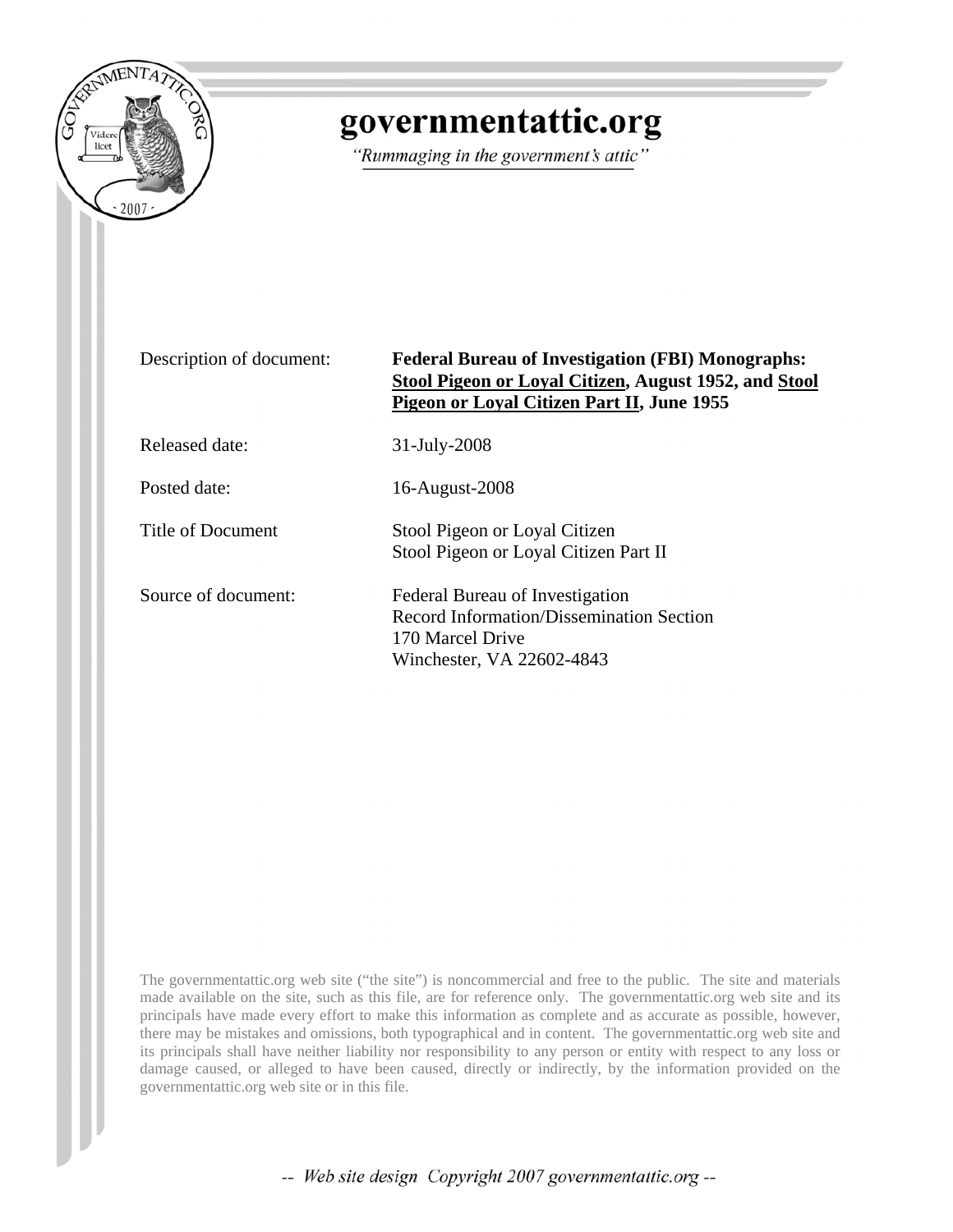U.S. Department of Justice



Federal Bureau of Investigation

*Washington,* D. C. *20535*

July 31,2008

Subject: MONOGRAPH: STOOL PIGEON OR LOYAL **CITIZEN PART II** FOIPA No. 1110970- 000

The enclosed documents were reviewed under the Freedom of Information/Privacy Acts (FOIPA), Title 5, United States Code, Section 5521552a. Deletions have been made to protect information which is exempt from disclosure, with the appropriate exemptions noted on the page next to the excision. In addition, a deleted page information sheet was inserted in the file to indicate where pages were withheld entirely. The exemptions used to withhold information are marked below and explained on the enclosed Form OPCA-16a:

٠.

| <b>Section 552</b> |                       | <b>Section 552a</b> |
|--------------------|-----------------------|---------------------|
| $\square(b)(1)$    | $\square(b)(7)(A)$    | $\square$ (d)(5)    |
| $\boxtimes(b)(2)$  | $\square(b)(7)(B)$    | $\square(j)(2)$     |
| $\square(b)(3)$    | $\square(b)(7)(C)$    | $\square(k)(1)$     |
|                    | $\square(b)(7)(D)$    | $\square(k)(2)$     |
|                    | $\boxtimes$ (b)(7)(E) | $\square(k)(3)$     |
|                    | $\square(b)(7)(F)$    | $\square(k)(4)$     |
| $\square(b)(4)$    | $\square(b)(8)$       | $\square(k)(5)$     |
| $\square(b)(5)$    | $\square(b)(9)$       | $\square(k)(6)$     |
| $\square(b)(6)$    |                       | $\square(k)(7)$     |

108 page(s) were reviewed and 13 page(s) are being released.

- $\Box$  Document(s) were located which originated with, or contained information concerning other Government agency(ies) [OGA]. This information has been:
	- $\Box$  referred to the OGA for review and direct response to you.
	- $\Box$  referred to the OGA for consultation. The FBI will correspond with you regarding this information when the consultation is finished.

<sup>22</sup> You have the right to appeal any denials in this release. Appeals should be directed in writing to the Director, Office of Information and Privacy, U.S. Department of Justice,1425 New York Ave., NW, Suite 11050, Washington, D.C. 20530-0001 within sixty days from the date of this letter. The envelope and the letter should be clearly marked "Freedom of Information Appeal" or "Information Appeal." Please cite the FOIPA number assigned to your request so that it may be easily identified.

 $\Box$  The enclosed material is from the main investigative file(s) in which the subject(s) of your request was the focus of the investigation. Our search located additional references, in files relating to other individuals, or matters, which may or may not be about your subject(s). Our experience has shown, when ident, references usually contain information similar to the information processed in the main file(s). Because of our significant backlog, we have given priority to processing only the main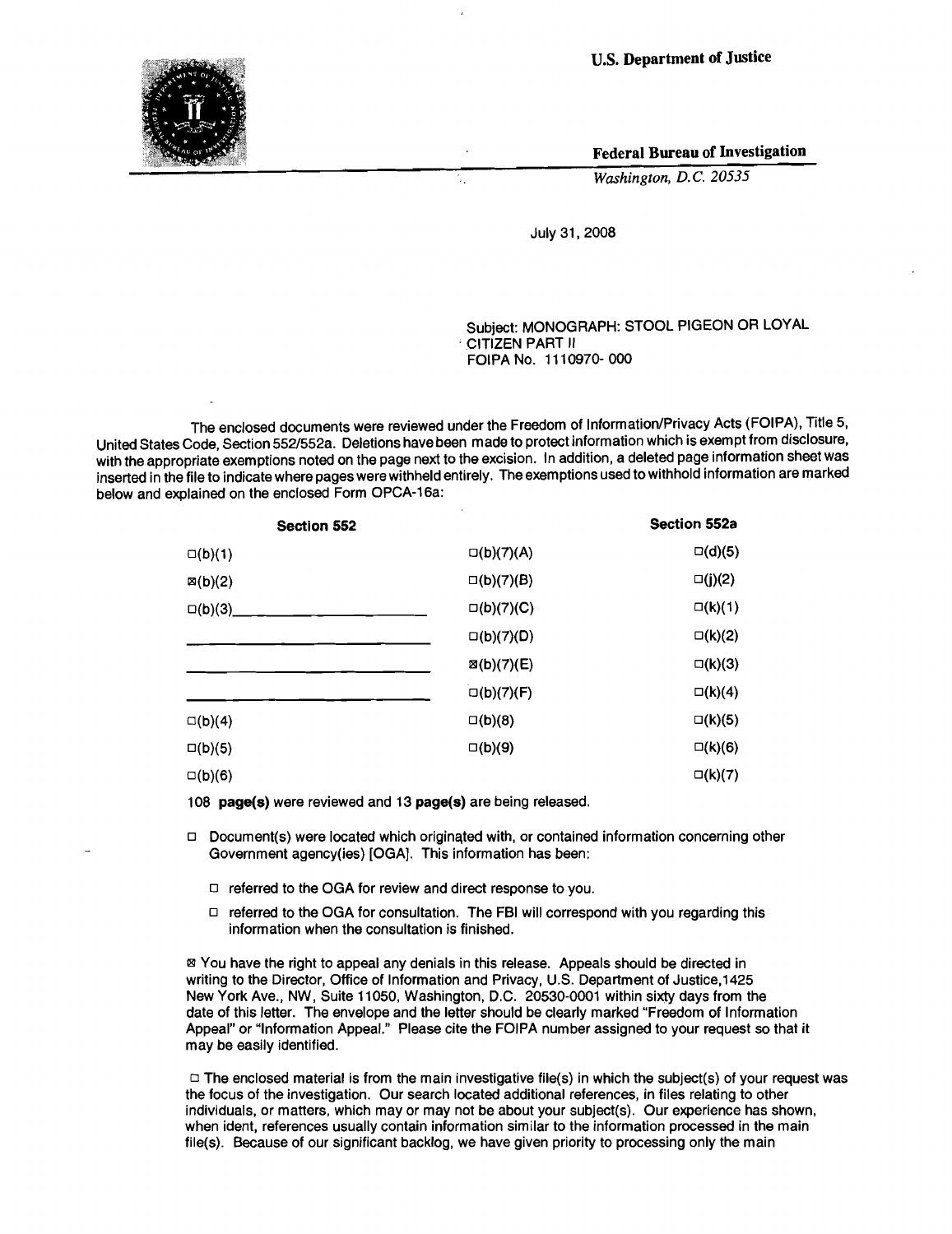investigative file(s). If you want the references, you must submit a separate request for them in writing, and they will be reviewed at a later date, as time and resources permit.

 $\frac{1}{2}$ 

 $\hat{r}_i$ 

<sup>®</sup> See additional information which follows.

Sincerely yours,

David M. Hardy Section Chief Record/Information Dissemination Section Records Management Division

Enclosure(s)

In response to your Freedom of Information Act request to FBI Headquarters, enclosed is a processed copy of Monograph: Stool Pigeon or Loyal Citizen Part II.

l,

 $\overline{a}$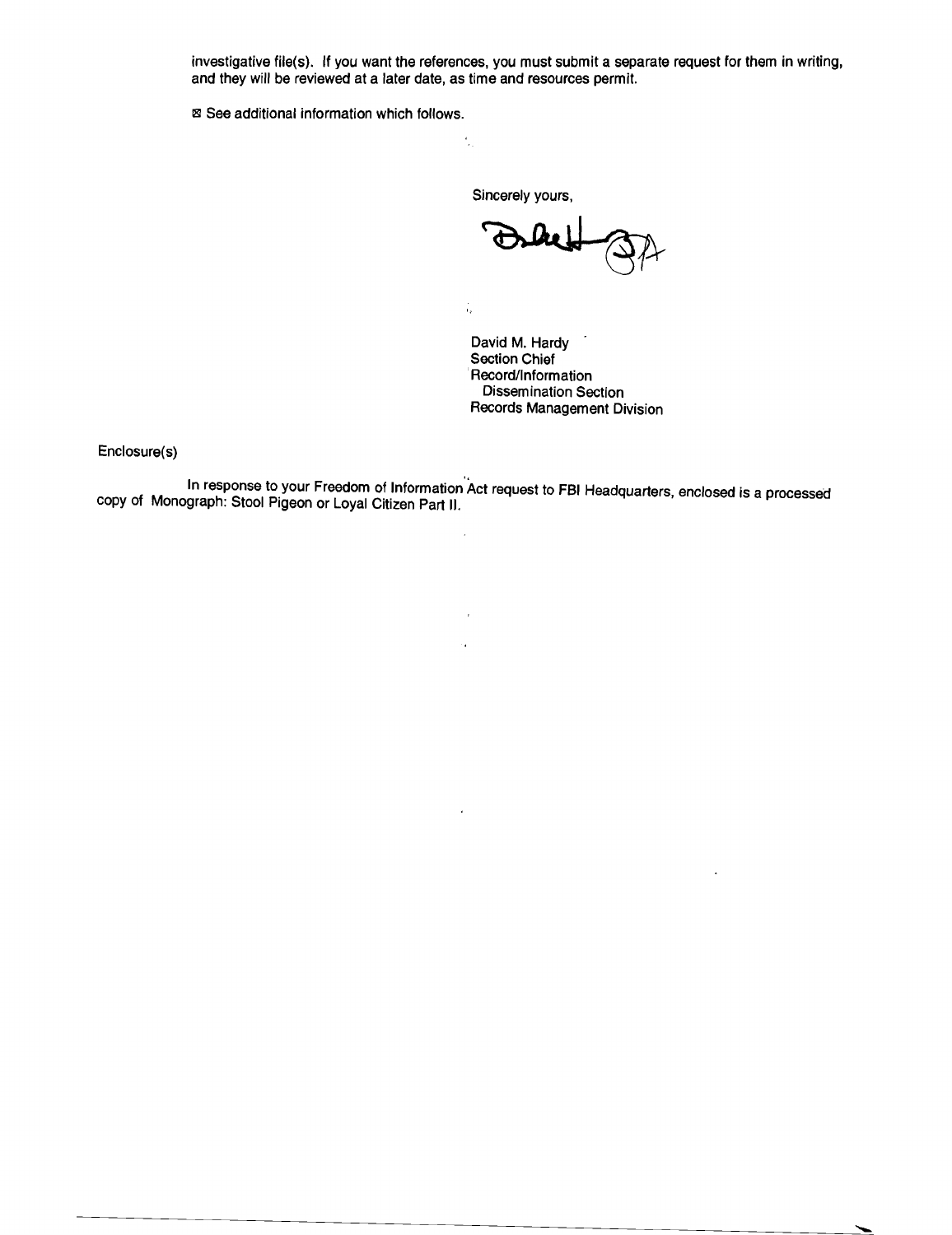#### **EXPLANATION OF EXEMPTIONS**

#### **SUBSECTIONS OF TITLE 5, UNITED STATES CODE, SECTION 552**

- $(b)(1)$ foreign (A) specifically authorized under criteria established by an Executive order to be kept secret in the interest of national defense or policy and (B) are in fact properly classified to such Executive order;
- (b)(2) related solely to the internal personnel rules and practices of an agency;
- (b)(3) specifically exempted from disclosure by statute (other than section 552b of this title), provided that such statute(A) requires that the matters be withheld from the public in such a manner as to leave no discretion on issue, or (B) establishes particular criteria for withholding or refers to particular types of matters to be withheld;
- (b)(4) trade secrets and commercial or financial information obtained from a person and privileged or confidential;
- (b)(5) inter-agency or intra-agency memorandums or letters which would not be available by law to a party other than an agency in litigation with the agency;
- $(b)(6)$ privacy; personnel and medical files and similar files the disclosure of which would constitute a clearly unwarranted invasion of personal
- $(b)(7)$ records or information compiled for law enforcement purposes, but only to the extent that the production of such law enforcement records or information ( $A$ ) could be reasonably be expected to interfere with enforcement proceedings, ( $B$ ) would deprive a person of a right to a fair trial or an impartial adjudication,  $(C)$  could be reasonably expected to constitute an unwarranted invasion of personal privacy, ( D ) could reasonably be expected to disclose the identity of confidential source, including a State, local, or foreign agency or authority or any private institution which furnished information on a confidential basis, and, in the case of record or information compiled by a criminal law enforcement authority in the course of a criminal investigation, or by an agency conducting a lawful national
- security intelligence investigation, information furnished by a confidential source, ( E ) would disclose techniques and procedures for law enforcement investigations or prosecutions, or would disclose guidelines for law enforcement investigations or prosecutions if such disclosure could reasonably be expected to risk circumvention of the law, or (F) could reasonably be expected to endanger the life or bhysical safety of any individual:

expected to endanger the life or

- (b)(8) contained in or related to examination, operating, or condition reports prepared by, on behalf of, or for the use of an agency responsible for the regulation or supervision of financial institutions'; or
- (b)(9) geological and geophysical information and data, including maps, concerning wells.

#### **SUBSECTIONS OF TITLE 5, UNITED STATES CODE, SECTION 5528**

- $(d)(5)$  information compiled in reasonable anticipation of a civil action proceeding;
- $(i)(2)$  material reporting investigative efforts pertaining to the enforcement of criminal law including efforts to prevent, control, or reduce crime or apprehend criminals;
- $(k)(1)$  information which is currently and properly classified pursuant to an Executive order in the interest of the national defense or foreign policy, for example. information involving intelligence sources or methods;
- (k)(2) investigatory material compiled for law enforcement purposes, other than criminal, which did not result in loss of a right, benefit or privilege under Federal programs, or which would identify a source who furnished information pursuant to a promise that his/her identity would be held in confidence;
- $(k)(3)$  material maintained in connection with providing protective services to the President of the United States or any other individual pursuant to the authority of Title 18. United States Code. Section 3056: to the authority of Title 18, United States Code, Section 3056;
- $(k)(4)$  required by statute to be maintained and used solely as statistical records;
- $(k)(5)$  investigatory material compiled solely for the purpose of determining suitability, eligibility, or qualifications for Federal civilian employment or for access to classified information, the disclosure of which would reveal the identity of the person who furnished information pursuant to a promise that his/her identity would be held in confidence;

(k)(6) testing or examination material used to determine individual qualifications for appointment or promotion in Federal Government service the release of which would compromise the testing or examination process;

(k)(7) material used to determine potential for promotion in the armed services, the disclosure of which would reveal the identity of the person who furnished the material pursuant to a promise that his/her identity would be held in confidence.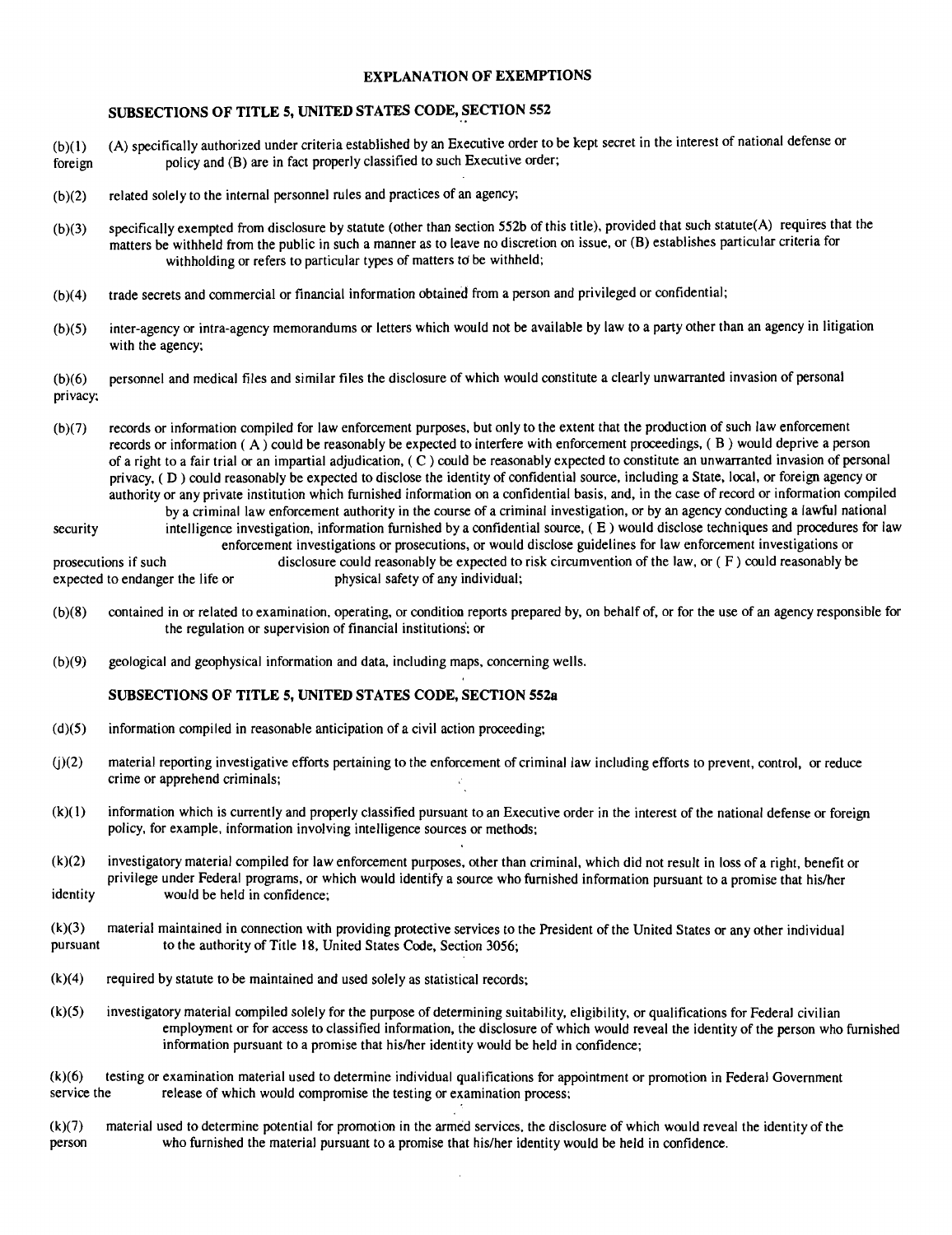ALL INFORMATION CONTAINED HEREIN IS UNCLASSIfIED DATE 06-06-2008 BY UC 60322/LRP/5TP/lbc

## **STOOL PIGEON OR LOYAL CITIZEN?**

**August 1952** 

**FEDERAL BUREAU OF INVESTIGATION UNITED STATES DEPARTMENT OF JUSTICE John Edgar Hoover) Director** 

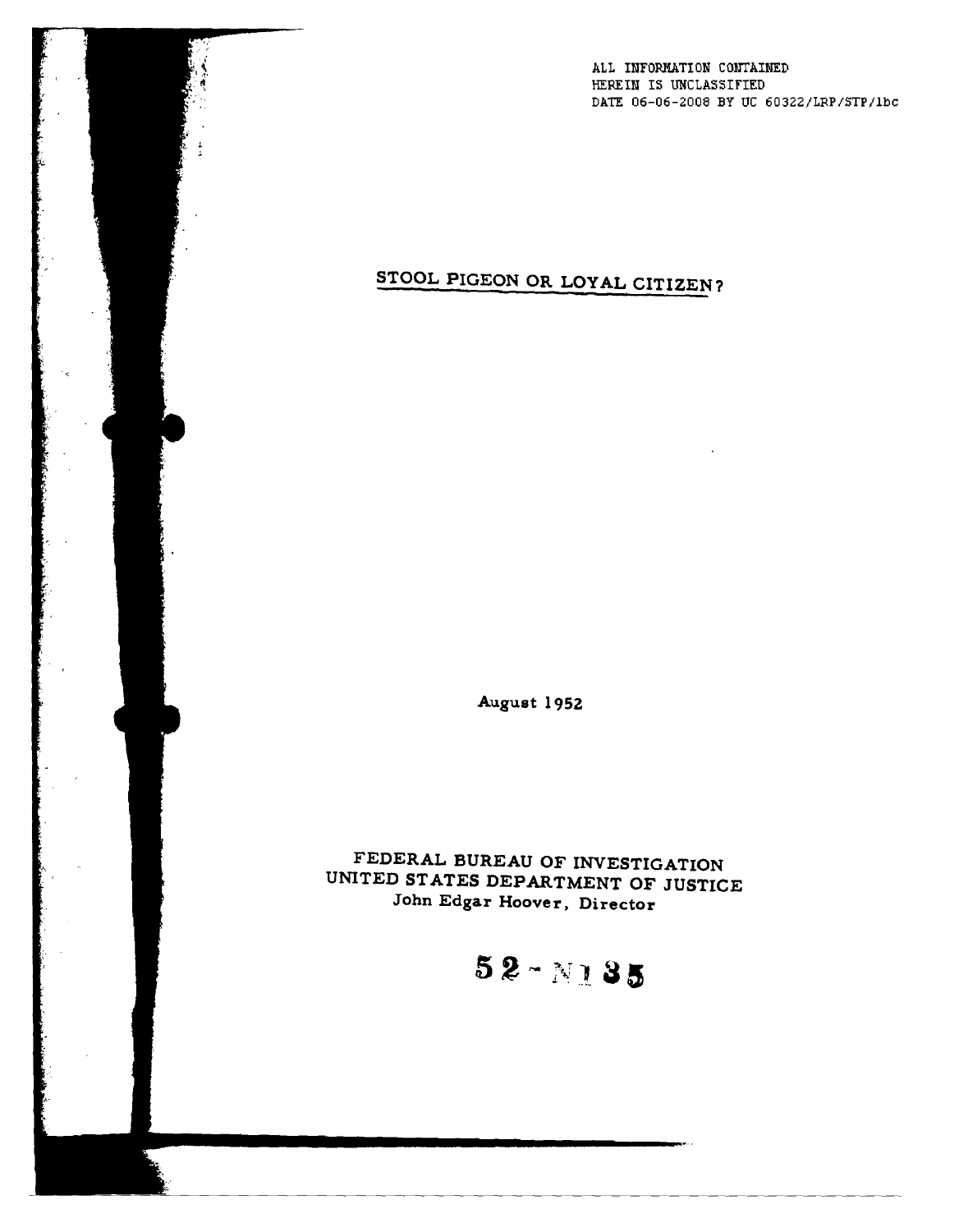#### TABLE OF CONTENTS

#### Page

| The Phrase "Stool Pigeon" Defined 1           |
|-----------------------------------------------|
|                                               |
| Soviet Russia Approves and Fosters 5          |
| Communists Inform on Pro-Nazis and Fascists 6 |
| Communists Inform Within Their Party  7       |
|                                               |
|                                               |
| The Good Citizen Informs  11                  |

 $\sim$  -mass  $\sim$ 

 $\sim$ 

i.

e

 $\bullet$ 

----------"..

r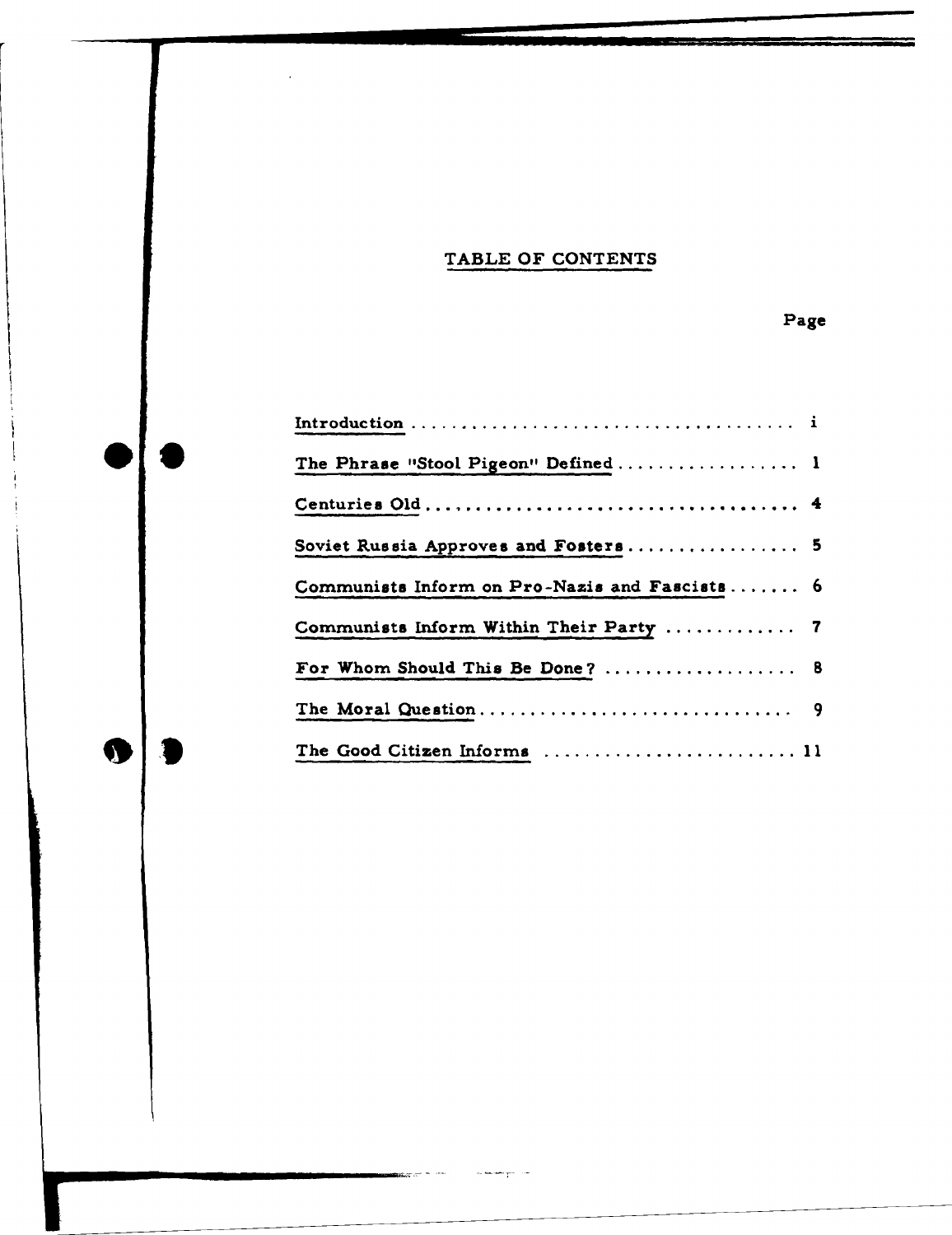#### INTRODUCTION

This brief paper is more suggestive than it is declarative. It is believed it will be more useful in this form. The subject is too complex and fluid for one to write in a positive, dogmatic manner.

The main purpose is to set forth some ideas as to how to overcome (1) the accusation that any person who furnishes information to the Federal Bureau of Investigation is a "stool pigeon"; and (Z) how to meet the objection of a potential informant that, although he is becoming disillusioned with Communism, he does not want to serve as a "stool pigeon."

The bare core or essence of these ideas is delineated in this paper. Much more could be written but will not be at this time for two reasons: (1) it would be mainly an elaboration upon the themes considered here; hence a certain amount of repetition would necessarily be involved; and (Z) a longer and more involved dissertation might tend to lessen your own inclination to think hard about these ideas and ways and means by which they can be most effectively employed by you.

 $\bullet$ 

-\_....\_-----....,

Nothing will take the place of hard, consistent and penetrating thought on your own part as to how these ideas can be related to your own individual cases. What personal touch can you give them? How

- i

..,.•.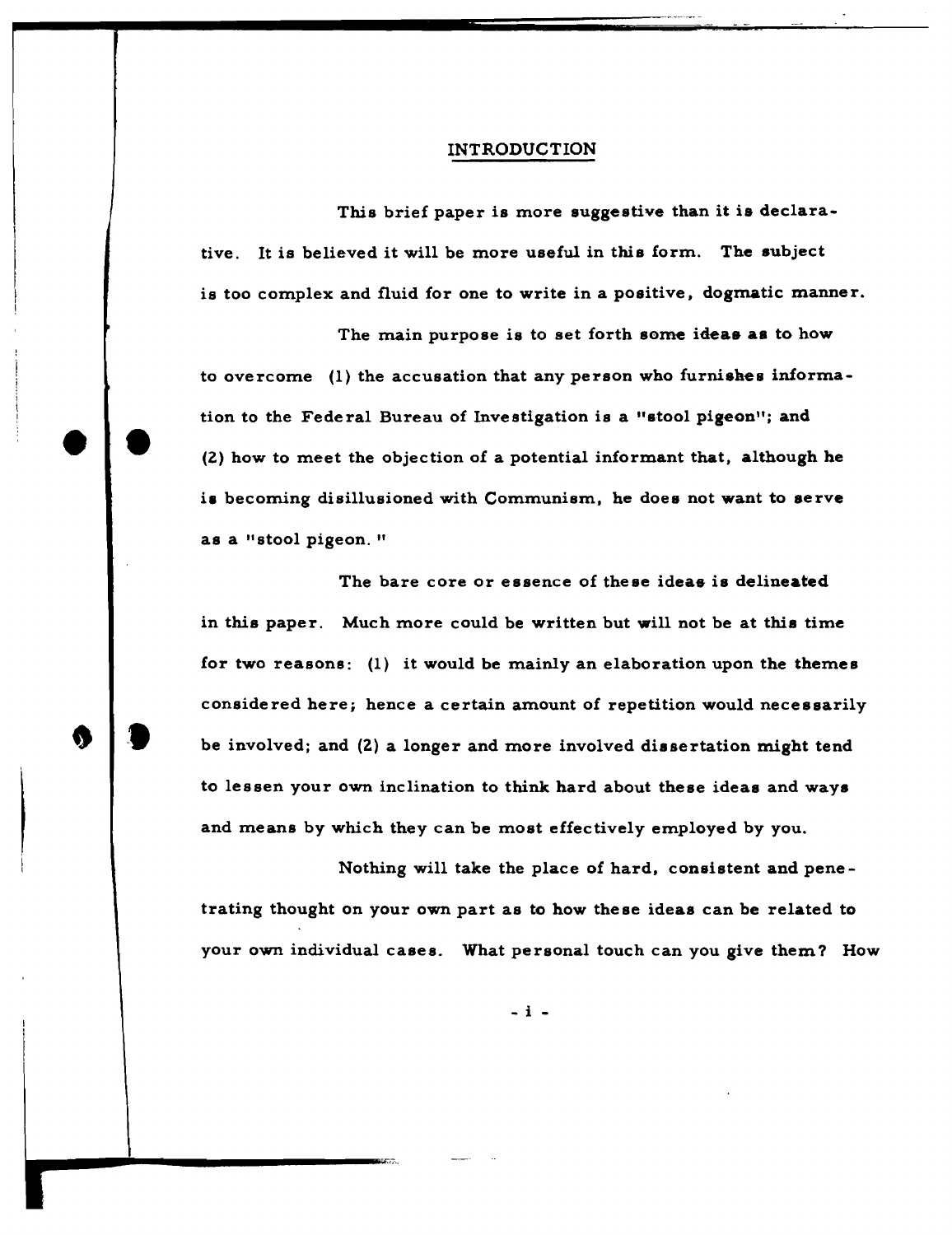#### THE PHRASE "STOOL PIGEON" DEFINED

The phrase "stool pigeon," as used by Communists to describe persons who furnish truthful information about Communism, is a distortion of its technically correct meaning. It is a distortion because in every instance Communists give an evil, derogatory twist to the term. picturing it as being wholly undesirable. This need not -'he so at all.

According to the authoritative Webster's International Dictionary, the word "stool pigeon" has three distinct meanings. They  $are$  as follows:

 $''(a)$  A pigeon used as a decoy to draw others within the net. (b) Hence, a person used as a decoy for others; exp., one who unofficially acts as a spy for the police. (c) In cardsharping. one who sits behind the victim and signals his hand to a confederate who is in the game. "

The only portion of this definition which relates to our work is (b) which describes a "stool pigeon" as "one who unofficially acts as a spy for the police." The Dictionary at no time alludes to this act as being undesirable, bad or reprehensible. The Communists are the ones who place the "smear" and the foul connotation on the word. This is an unwarranted addition. Webster's Dictionary does not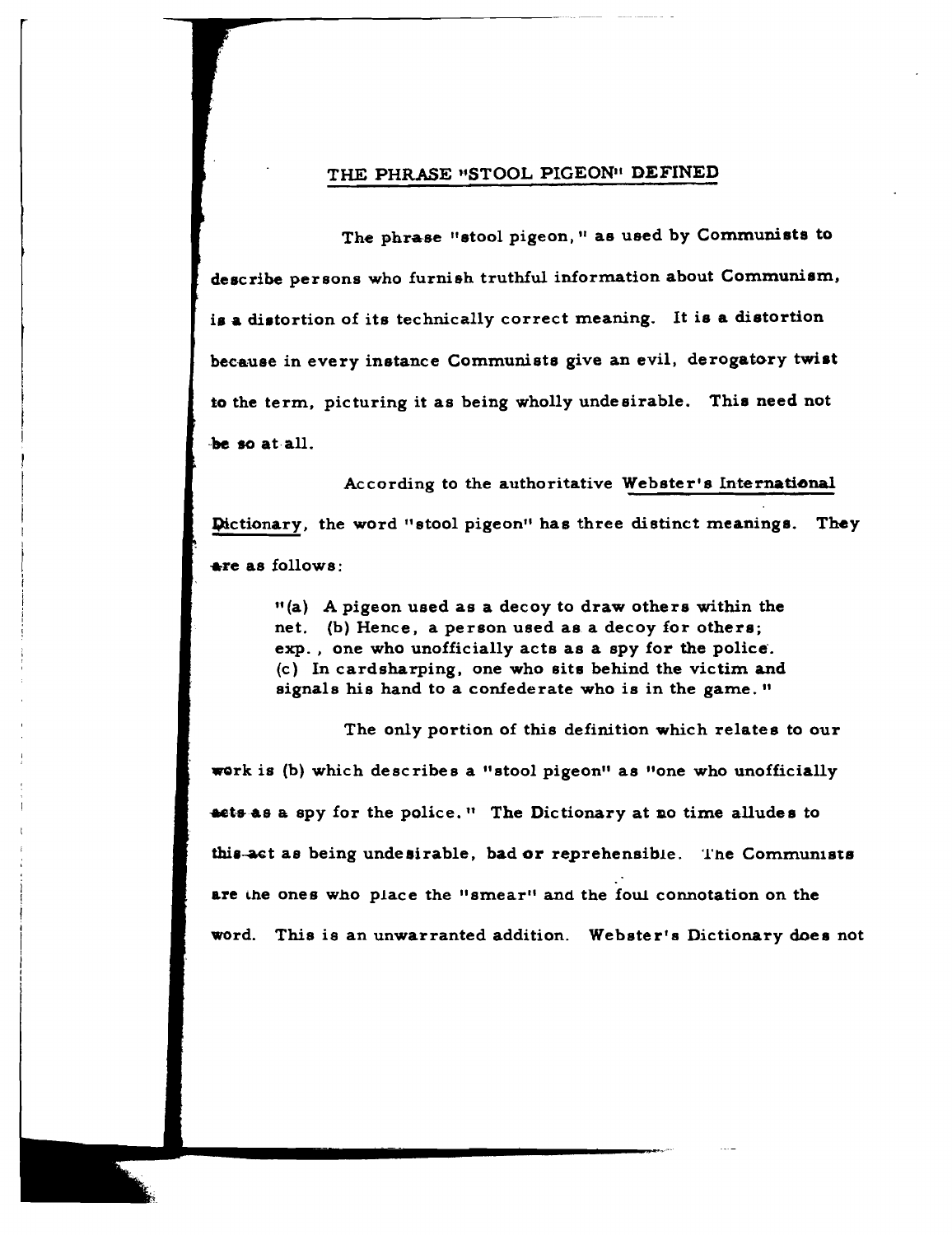**h** any way indicate that spying for the police should not be done. In that, the word "spy," as defined by Webster's Dictionary, does not take on any evil overtones. Phrases used to describe spying include: P<sup>u</sup>to view, inspect and examine secretly; to gain sight of...;'look about **Pyou with your eyes...'; to discover by close search or examination.**"

it is applied. The phrase "stool pigeon" per se, therefore, is not a reprehensible phrase reflecting evil on the part of the person to whom

What makes the phrase "stool pigeon" reprehensible and the person to whom it applies good or bad in the eyes of the public are tie circumstances surrounding its use and the motivation underlying the course of action which leads to it.

If, for example, a person is motivated into spying, viewing and stool pigeoning to confederates about his neighbor in order to learn when his neighbor leaves his home so that he may burglarize it and steal, then the circumstances and motivation make this spying, inspecting and stool pigeoning an evil thing.

On the other hand, the circumstances are different if <sup>a</sup> person knows his neighbor is away and he hears noises within his neighbor's home during the middle of the night and, as a result of his spying, viewing and stool pigeoning to the police that the house is being burglarized, the

 $- 2 -$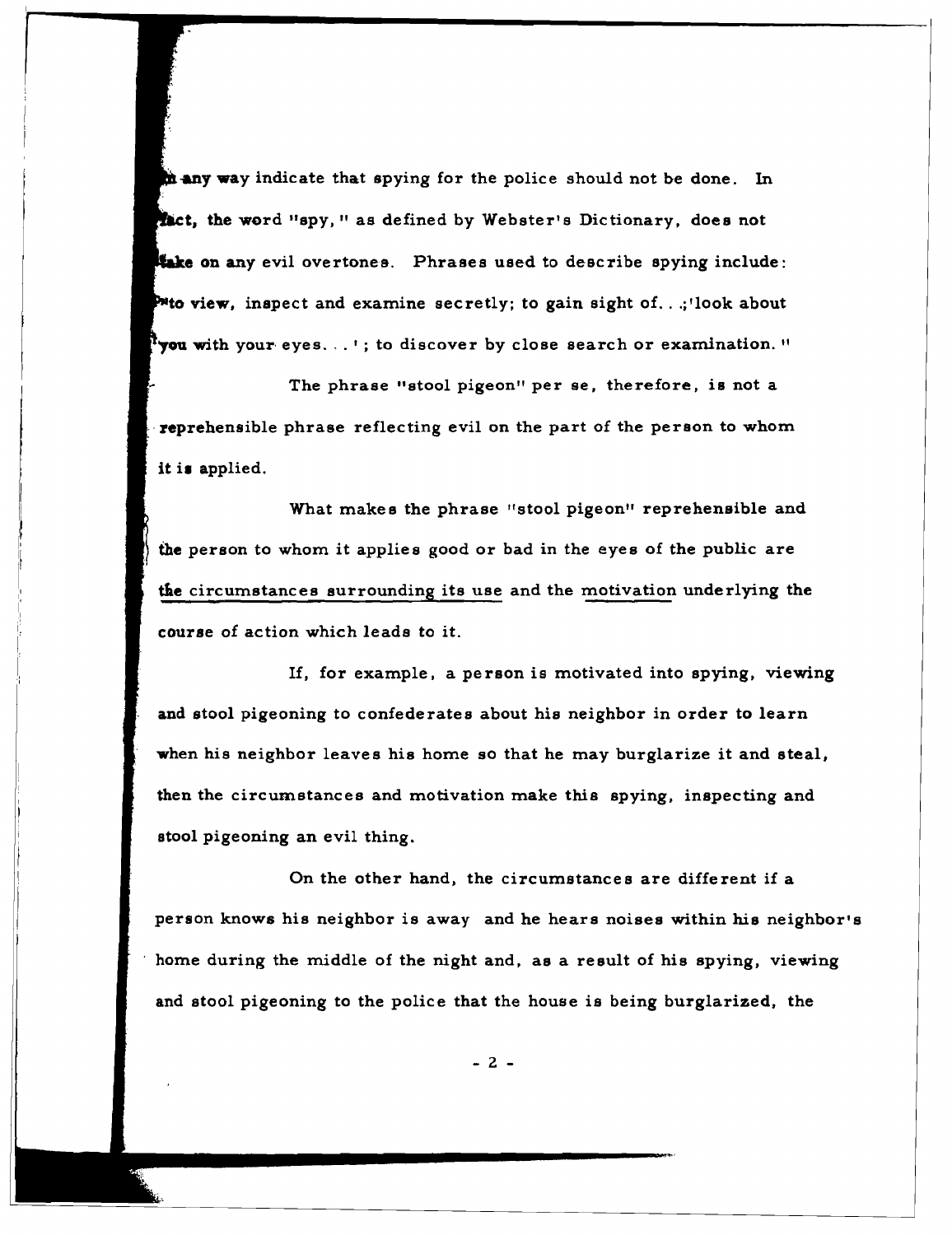police arrive quickly and save his neighbor's property from thieves. On such an occasion, spying (e.g., viewing, inspecting) and "stool pigeoning" (e. g., conveying of information. informing) is a good thing. It protects property rights and helps to maintain law and order. It can even save human Iive s.

The same idea holds true when a man spies, views, stool pigeons or informs either against his own nation, citizens, neighbors and friends or for his own nation, citizens, neighbors and friends. To 8tool pigeon against is an evil thing; it is to poison the land that gave you birth, reared and fed you. It is ingratitude. To stool pigeon for is a good thing; it is to return good with good, kindness with kindness, life with life. It is gratitude.

The phrase "stool pigeon," then, in itself is a neutral phrase. And Communists are guilty of a gross distortion when they describe it in any other way. It is not the phrase per se but the use of it which determines its reprehensible or commendable character. It is the motivation and circumstances surrounding the cause of action which are decisive in separating use from abuse. Further, contingent upon the factors just mentioned, stool pigeoning can be an excellent means for achieving an excellent end. When both the means and the end are sound, there can be no serious objection raised.

 $-3 -$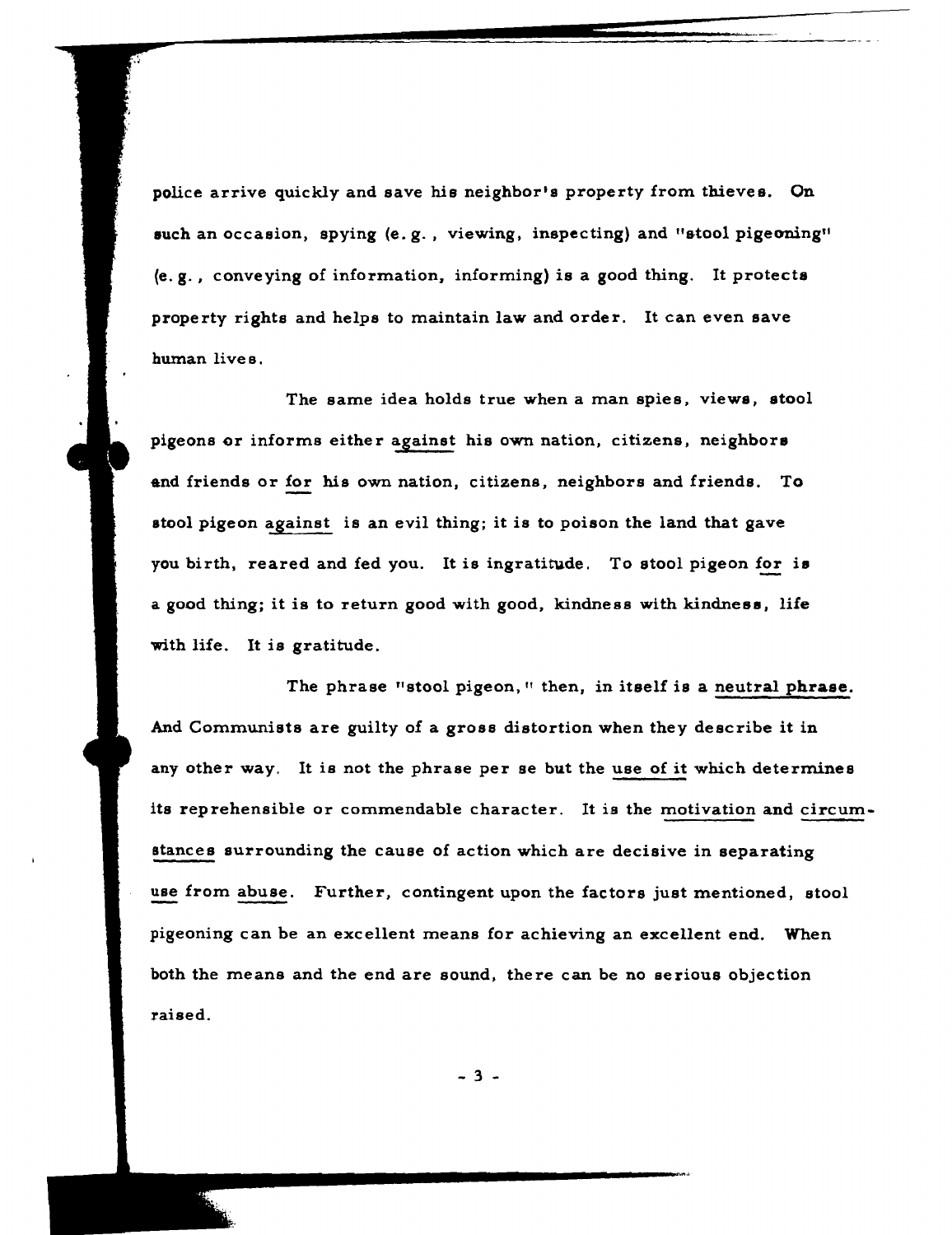# I CENTURIES OLD

I í I

\

The Communists are wholly wrong in implying that spying **and** stool pigeoning have commenced with the Federal Bureau of Investigatien, that it is an FBI "brain child. "

Even in the Old Testament we learn that Moses considered it just and necessary to send men into the "Promised Land of Canaan" to develop truthful information needed for worth-while purposes--this was about 1480 B. C. On returning after some forty days, they issued their reports.

Herodotus portrays in Book V of his work Persian Wars spying and stool pigeoning processes used around 500 B. C. Scipio Africanus, Hannibal, Alfred the Great and many others like them down through the centuries have all engaged in spying, or the gathering of pertinent information, and in stool pigeoning, or the conveying of this information to those who should have it. There is, then, contrary to the Communist charge, nothing new about it, nothing about it which begins with the FBI. It has been as much a part of man from the beginning as have been his ears and eyes.

With this past ignored, Communists and their press falsely eay to the public that spying and stool pigeoning never had any place in American history; hence, it should not be engaged in today.

 $-4 -$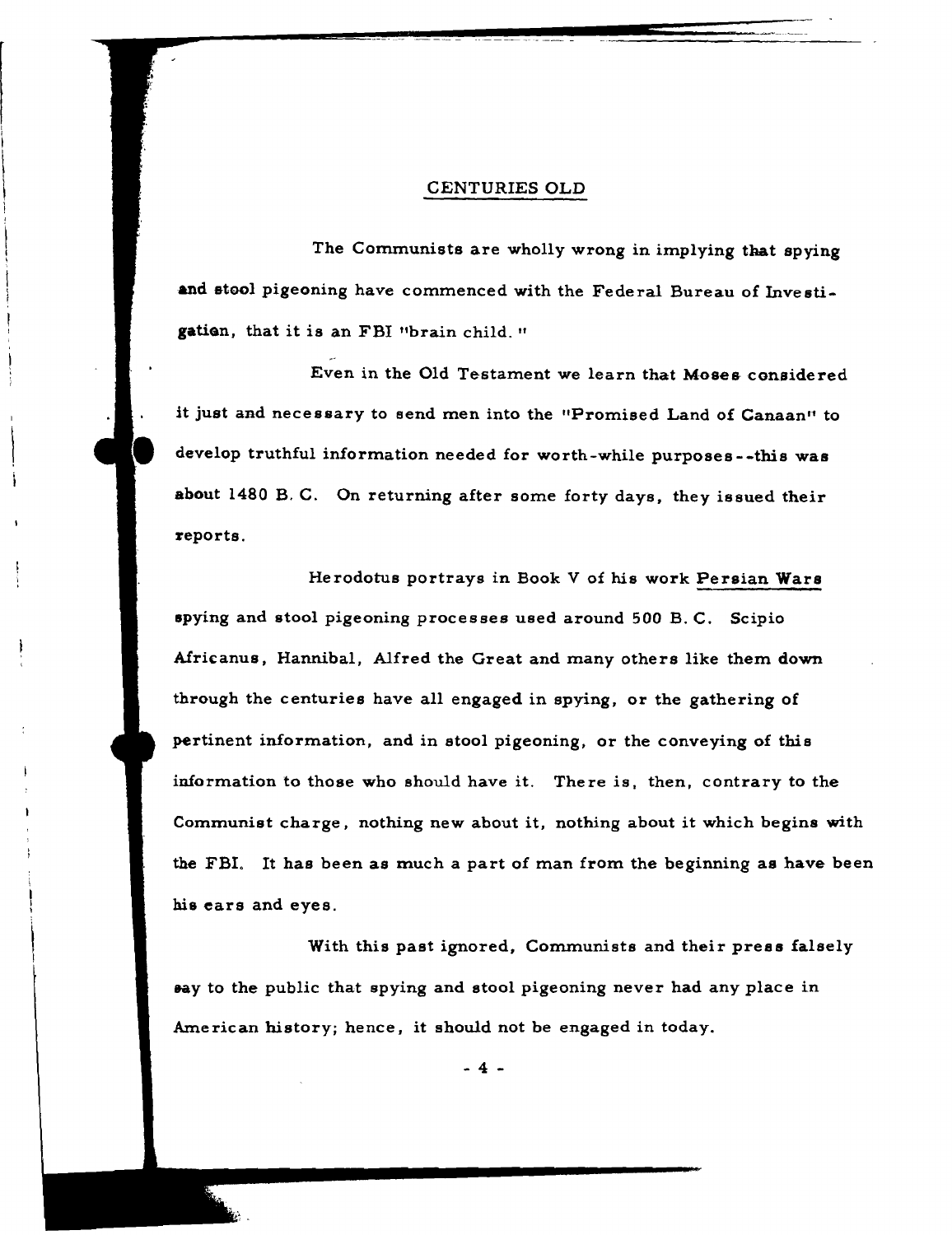This statement is false. Nathan Hale is one of our national motivation and under correct conditions. Further, it is a mark of his heroes precisely because he did spy to convey information from right greatness and one of the bright spots in American history when he expressed the sentiment: "I only regret that I have but one life to give for my country." Here the issue with Hale became a moral one. To Hale both the means and the end were good and worth sacrificing his life.

If a man like Nathan Hale could willingly give his life to save his country, an average citizen should be willing to give information to his country for its preservation.

#### SOVIET RUSSIA APPROVES AND FOSTERS

The Communist Party of the Soviet Union (Bolsheviks) from the very beginning engaged in spying and stool pigeoning with full approval and encouragement given by all its leaders. Joseph Stalin has even boasted that he engaged in this activity himself, directly and systematically.

When the Communist Party in Russia was victorious in the Revolution of 1917. it now had an entire nation at its disposal. As a result, it nationalized spying and stool pigeoning to the point where now it extends throughout all of Russia and has become an integral and vital part of both Soviet domestic and foreign policies. It is an organ of administration.

 $-5 -$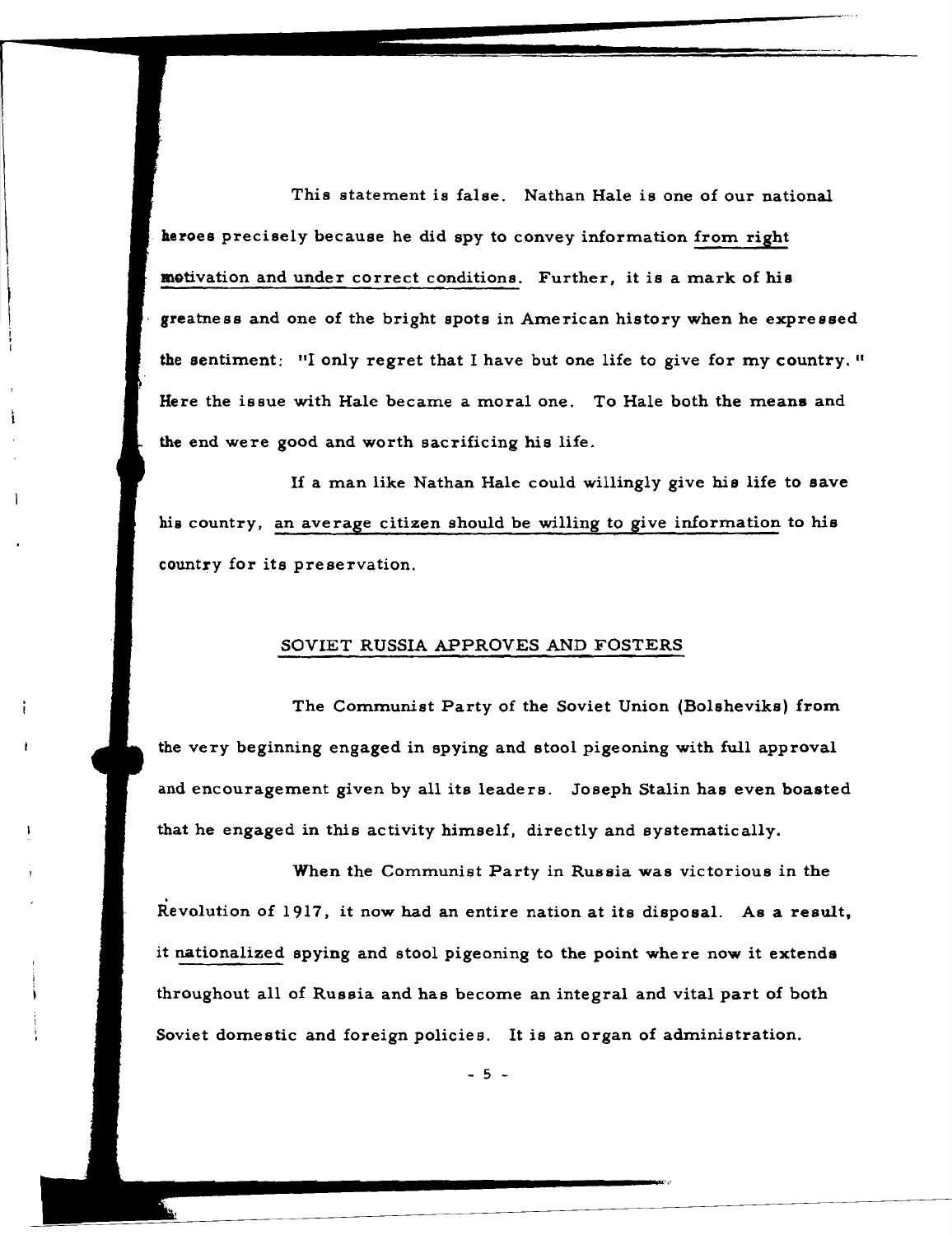It even extends beyond Soviet Russia.

In this connection the following authoritative Communist quotatien is most illuminating:

HAs for our army, punitive organs, and intelligence service, their edge is no longer turned to the inside of the country but to the outside, against external enemies."

> Joseph Stalin, From Socialism to Communism in the Soviet Union, p. 57.

Stalin could have more accurately stated that the spying and .~·ttool pigeoning related to his intelligence service no longer applies only or exclusively to the domestic scene but to the foreign one also. However, he does make the point clear enough that Russia approves and fosters this procedure. •

#### COMMUNISTS INFORM ON PRO-NAZIS AND FASCISTS

American Communists say they are opposed to spying and itool pigeoning as a matter of principle.

This is false. As we have seen, the principle is accepted by the Party itself and applied within the Party. More important still, **Communists and pro-Communists were willing, and rightly so, to engage** in spying and stool pigeoning against the pro-Nazis and fascists of the United States during the thirties and early forties, furnishing the information to the FBI and related governmental agencies.

 $- 6 -$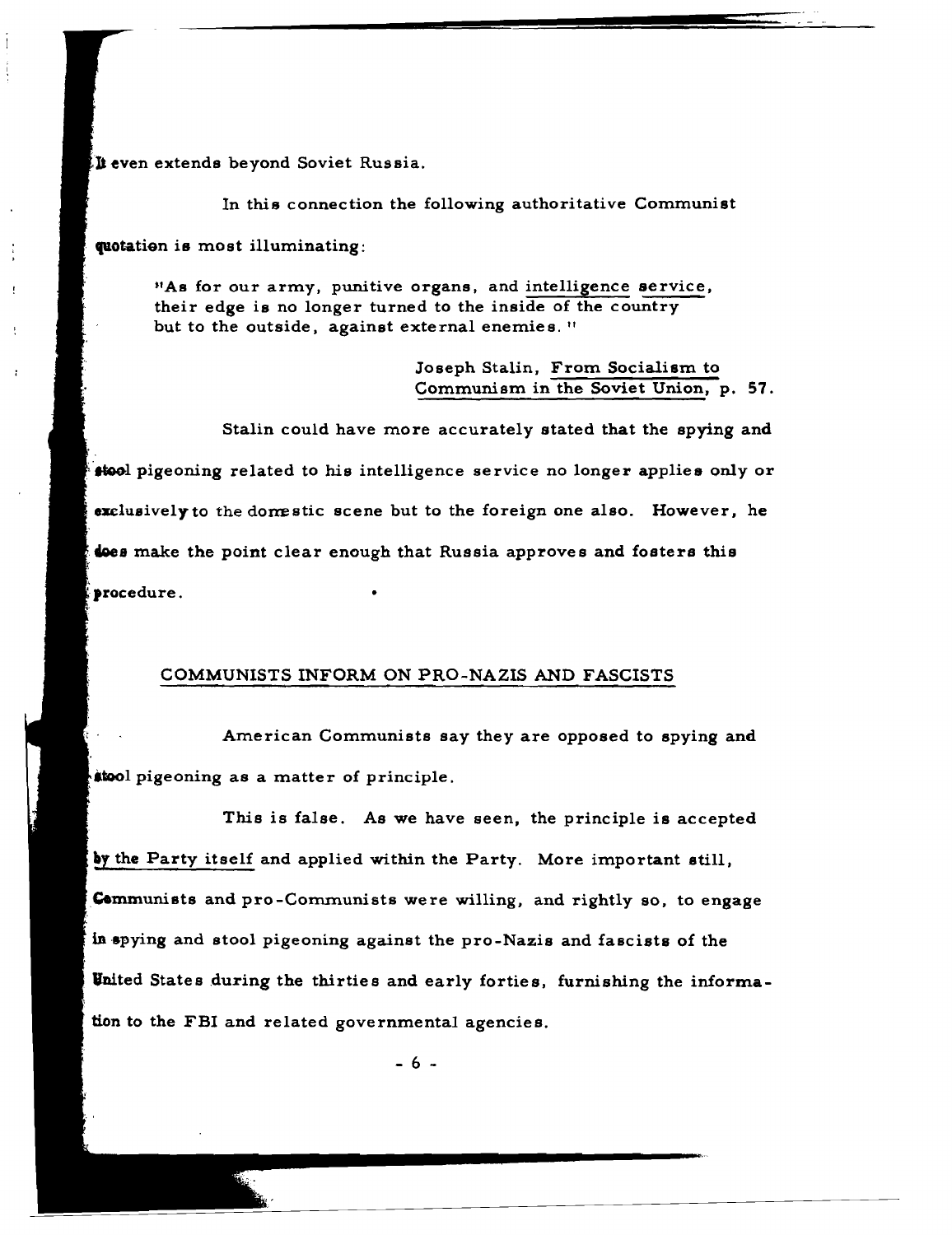Further, the Communists approved of the evidence developed 'through informants in convicting such a native fascist as William Dudley Pelley. They approve of this same process today which leads to the conviction of Ku Klux Klan law violators.

 $\begin{bmatrix} \phantom{-} \end{bmatrix}$ 

------------------\_...\_-

Communists in foreign nations, especially in the French resistance movement and in the old German Communist underground, have boasted of their spying and stool pigeoning proclivities. They look upon them proudly.

#### COMMUNISTS INFORM WITHIN THEIR PARTY

Members of the Communist Party, USA, are expected to spy on each other and to engage in stool pigeoning for the purpose of reporting to recognized Party authorities thoughts, statements, conversations and activitie s of fellow members which may be inimical to the methods, plans, programs and goals of the Party. Today they go so far as to enter one another's apartments, go through their personal possessions and report (e.g., stool pigeon) the results. As one Communist said: "We must do this if we are to complete the revolution of 1776."

These circumstances and this kind of motivation do make spying and stool pigeoning reprehensible. It is this and related types which

 $-7 -$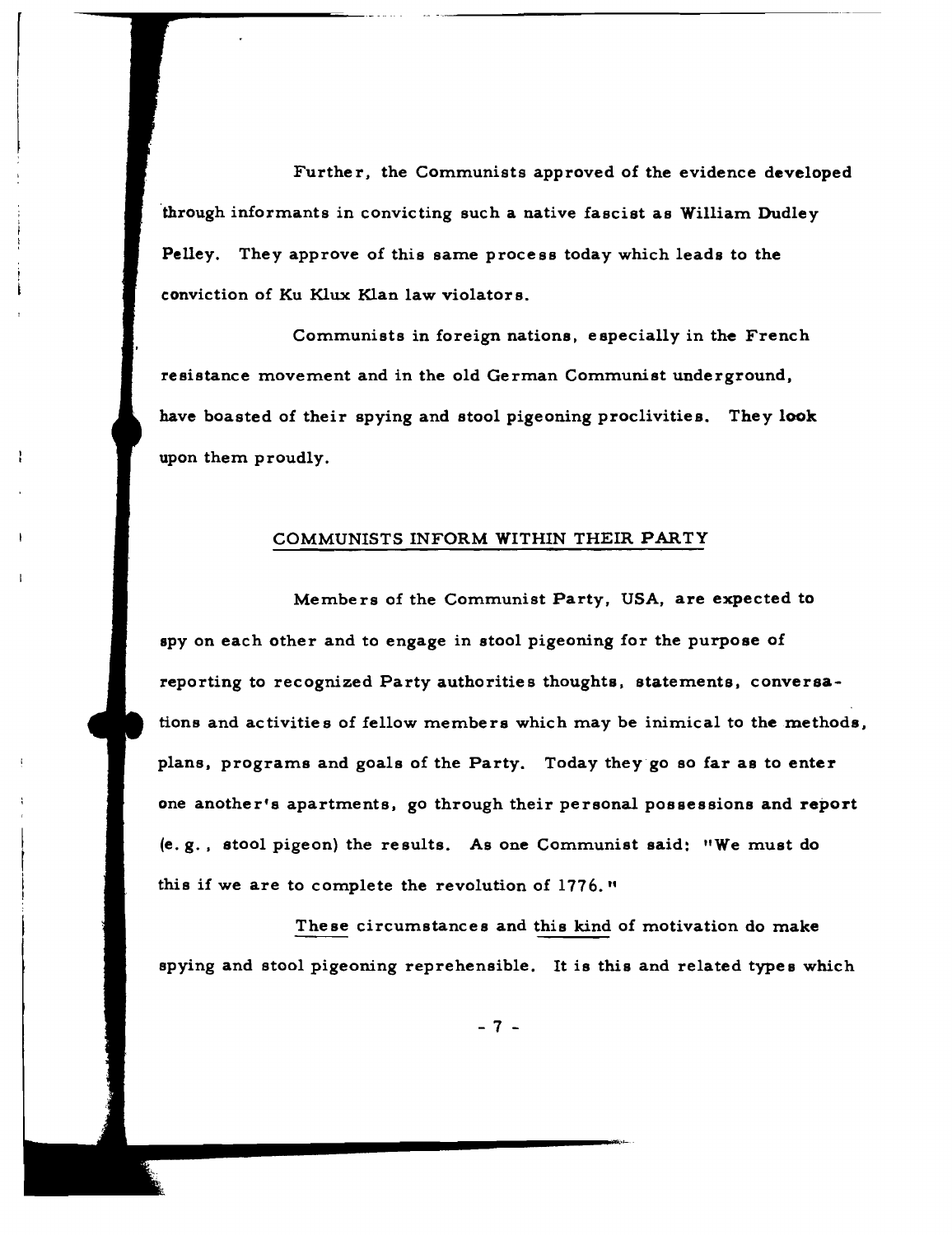we must renounce. But Communists do not renounce them. They insist quite erroneously. however, that we are doing what in fact they alone do. This might be described as a good example of psychological projection.

#### FOR WHOM SHOULD THIS BE DONE?

American Communists are expected, generally speaking, to be spies and stool pigeons for Soviet Russia. Is it not far better for them to serve the United States in this capacity when necessary?

Today there is a vast ideological and social conflict in progress throughout the world. As the Communists themselves assert, the world is divided into two fundamentally different and opposing camps, only one of which will survive. Any conflict of this nature makes spying and stool pigeoning as necessary as bread and butter; in fact. without it we here in the United States may not have sufficient bread and butter. Therefore, the choice for a Communist is not between spying and not spying. Would that it were. But we must be realistic. The truth is theonly choice for an American Communist is to spy and convey information for Soviet Russia or for his own nation, the land of his birth, the United States. The former course of action is traitorous. the latter patriotic. The dissimilar circumstances and motivation in each instance condition

 $\mathbf{r}$ 

 $- 8 -$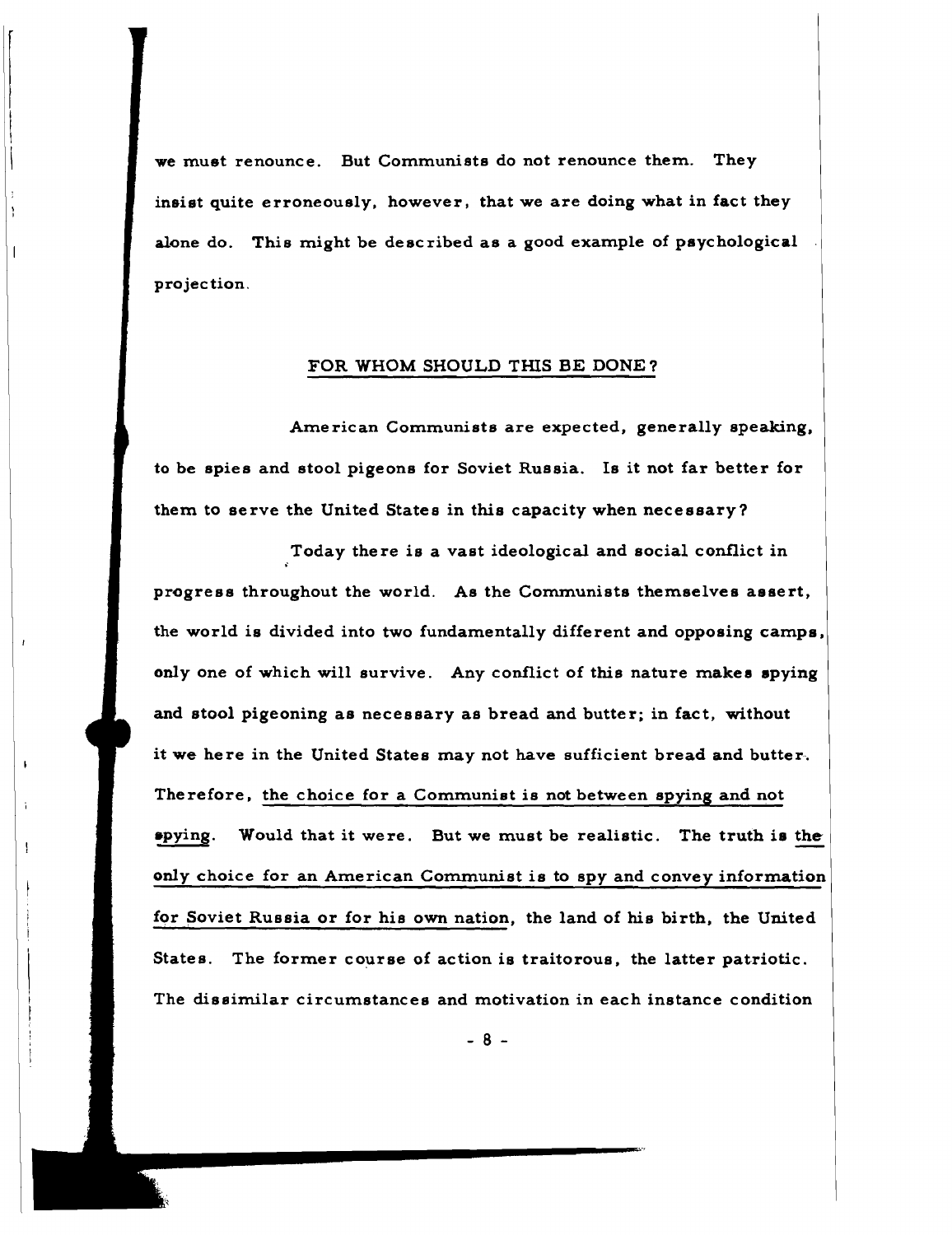the character of his modus operandi.

#### THE MORAL QUESTION

The fact that a sincere potential informant raises the "stool pigeon" issue can be encouraging, for it can mean that he has reached an intellectual break with Communism and is now restrained only by the ethical considerations of what he, as a disaffected Communist, ought to do. It now is a moral question. At the very least he is having doubts which can lead to the moral question.

Whittaker Chambers, in his book Witness, has a forceful argument on this issue;

''It is practically impossible for a man who joins the Communist Party for the purpose of correcting an evil condition of the World not to turn against the party the force of the same purpose when experience convinces him that Communism is a greater evil." (Underlining supplied)  $(p. 64)$ 

Thus the more idealistic ones. having rejected the philosophy and the political form of Communism. have the greatest incentive to try to right the wrongs in which they participated. They are still crusaders at heart. Its expression should be positive.

The opportunists and genuine Communists are not persuaded by moral argument in any form, however, and the ethics of being a "stool pigeon" is not of genuine concern to them. They use the phrase as an

 $-9 -$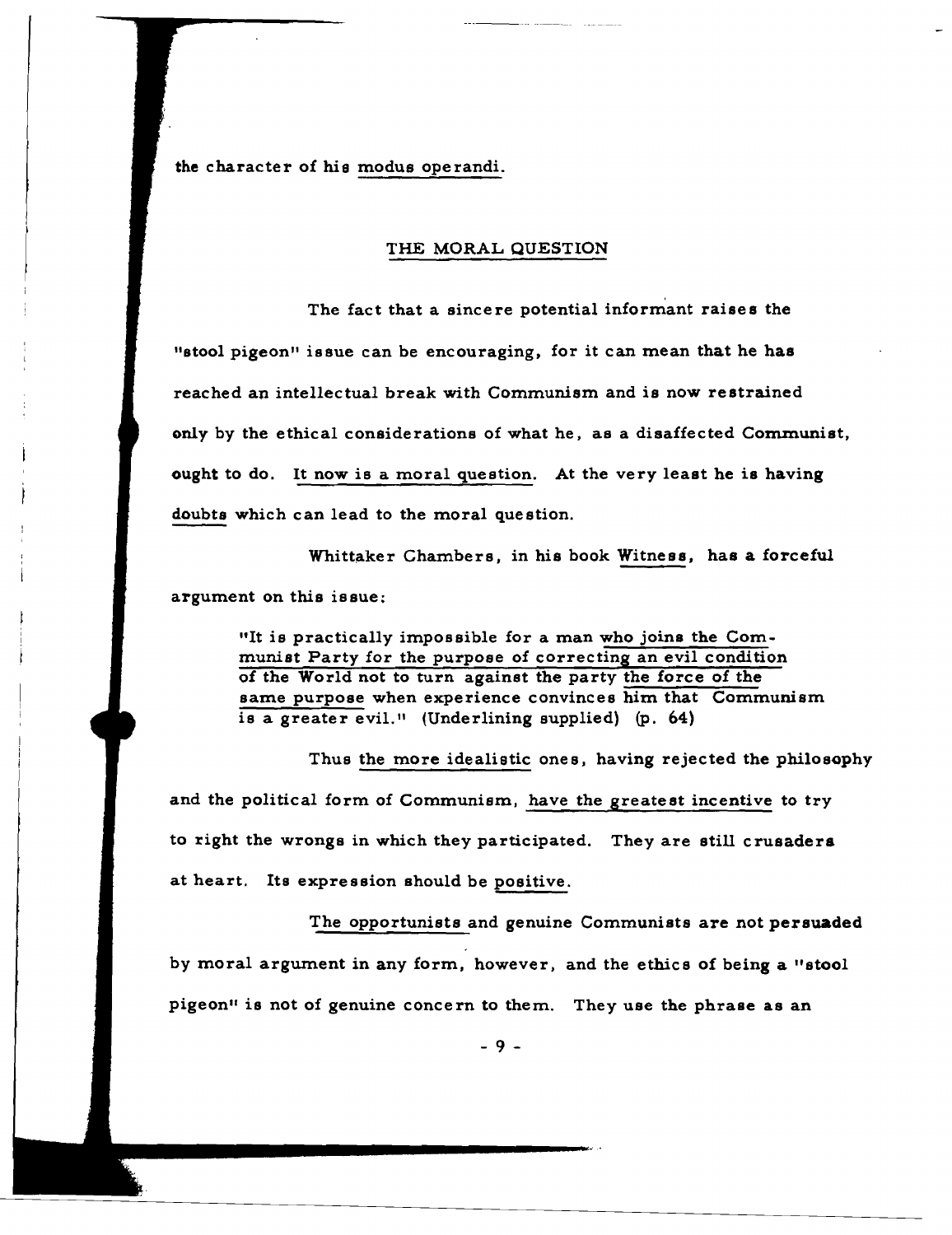epithet, as a smear, in the same way they use the words "crook," "pimp, " "rat, " etc. Their minds are closed. Argument or discussion with such people is useless. They seek not truth, but reasons for remaining in the realm of falsehood. Hence. to discuss the moral question with such persons will be like discussing it with the wind.

On the other hand, those who honestly question the ethics of the case will distinguish between the theory and the policies of the Communist movement on the one side, and the men and women with whom they were associated on the other. They will condemn the theory and the policies, but will say they cannot bring themselves to expose their friends and associates whom they admire and like in general. In many instances, such persons will feel a heavy responsibility for those they recruited, encouraged, and otherwise assisted in the Party.

The answer to that objection can only be on moral grounds. The evil philosophy and the evil political forms which promote the philoso. phy depend 'for their existence upon the men and women, however praiseworthy may be their ideals, who are its advocates. If they remain. so too will the negative policies, etc. His choice, therefore, is clear if his convictions are firm.

**--**

It should be pointed out that actually he is not informing on his former friends and associates so much as he is combatting evil principles

 $-10 -$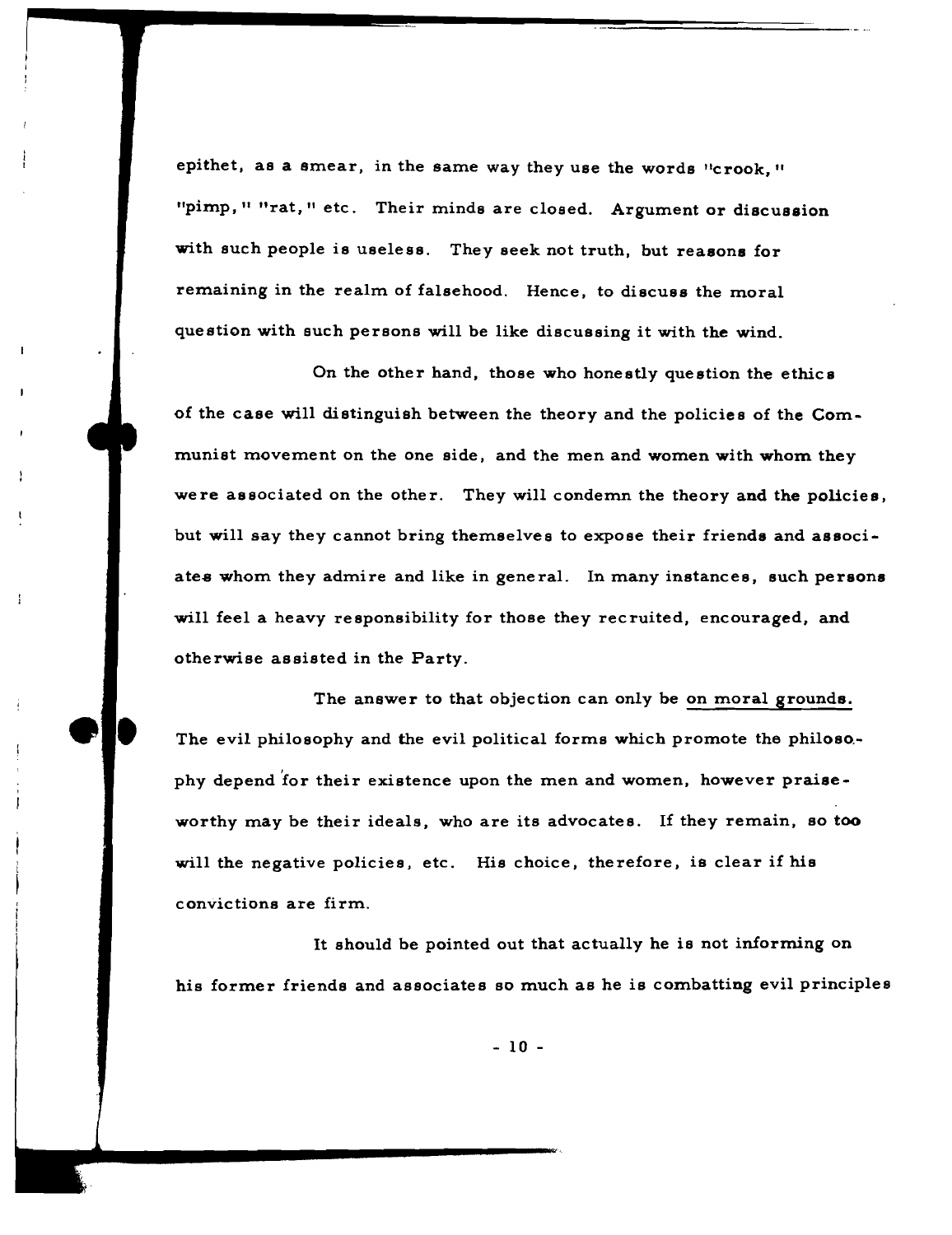from which flow evil practical consequences, which have imprisoned his friends. His work could be a work of freeing them. Further, he has a moral obligation to oppose such principles, thereby preventing far greater numbers of people from being victimized in the future than his friends and associates consist of at this time. He should be moved by the thought that the greatest good should go to the greatest number. This he has within his power to accomplish up to the limit of his capacity.

With this sincere, idealistic and sensitive person who raises the question of "stool pigeon," considerable care should be exercised not to justify his cooperation with you on the ground that Communists approve of this same type of activity. Actually, this may have been one of the elements which turned him against Communism. If this point does come up, it should be explained to him thoroughly how and why the circumstances and motivation are basically different in each case.

#### THE GOOD CITIZEN INFORMS

The laws which prohibit people from engaging in espionage, sabotage, sedition, treason, etc., are made by us, the people. They are our laws, yours and mine. We made them. We must and ought to enforce them. This is one reason why the common, ordinary citizen has the emergency power of arrest, if a felony is committed in his presence, and

- 11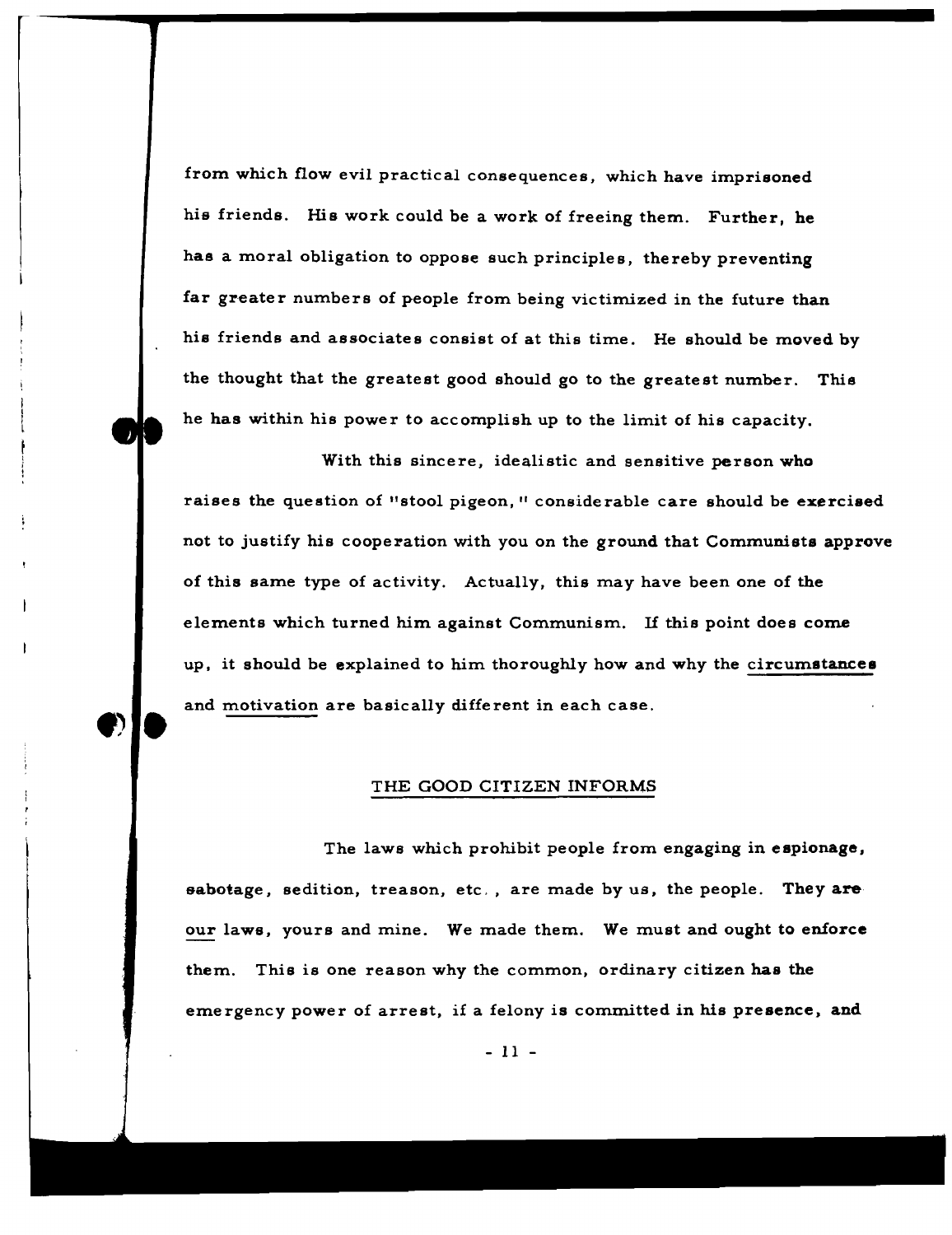is morally obligated to exercise it. By the same token, this is why the common, ordinary citizen is morally obligated to convey to governmental authorities any knowledge he may have or is able to secure relating to a violation of his own laws. When he does this, he is being the good citizen. He is preserving freedom under law, our constitution and our way of life. When he does this, he is protecting now and in the future the well-being of his wife, his children, friends, neighbors and fellow citizens. He is like the medical doctor who with his microscope spies upon germs and conveys information about them to the right people. so that these germs can do no harm. This is spying and stool pigeoning in the original, true and finest sense. This is patriotism.. This is effective citizenship. This is loyalty.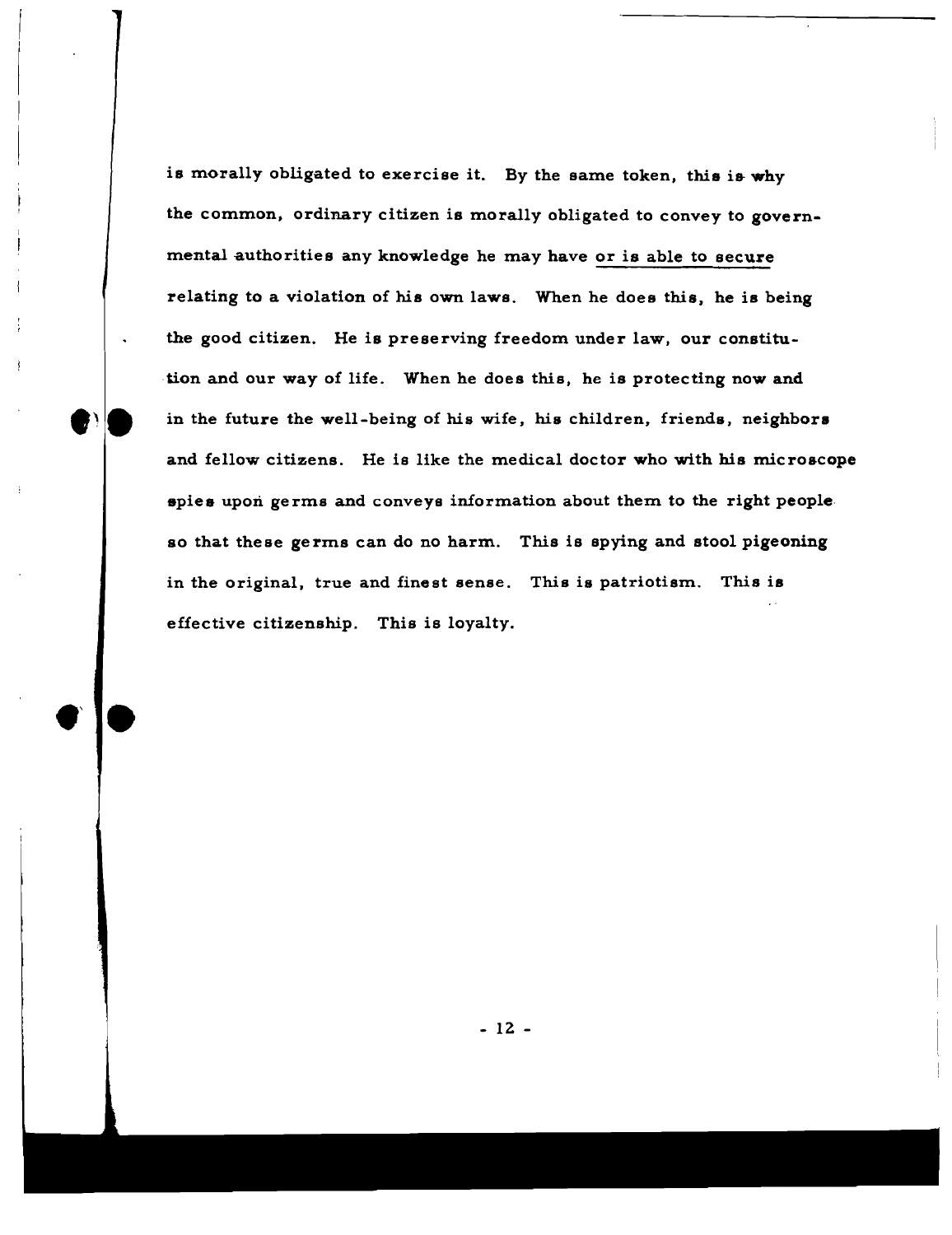$\mathcal{L}^{\text{max}}_{\text{max}}$  and  $\mathcal{L}^{\text{max}}_{\text{max}}$ 

 $\label{eq:2.1} \frac{1}{2} \int_{\mathbb{R}^3} \frac{1}{\sqrt{2}} \, \frac{1}{\sqrt{2}} \, \frac{1}{\sqrt{2}} \, \frac{1}{\sqrt{2}} \, \frac{1}{\sqrt{2}} \, \frac{1}{\sqrt{2}} \, \frac{1}{\sqrt{2}} \, \frac{1}{\sqrt{2}} \, \frac{1}{\sqrt{2}} \, \frac{1}{\sqrt{2}} \, \frac{1}{\sqrt{2}} \, \frac{1}{\sqrt{2}} \, \frac{1}{\sqrt{2}} \, \frac{1}{\sqrt{2}} \, \frac{1}{\sqrt{2}} \, \frac{1}{\sqrt{2}} \,$ 

 $\mathcal{L}^{\text{max}}_{\text{max}}$  $\mathcal{L}^{\text{max}}_{\text{max}}$  , where  $\mathcal{L}^{\text{max}}_{\text{max}}$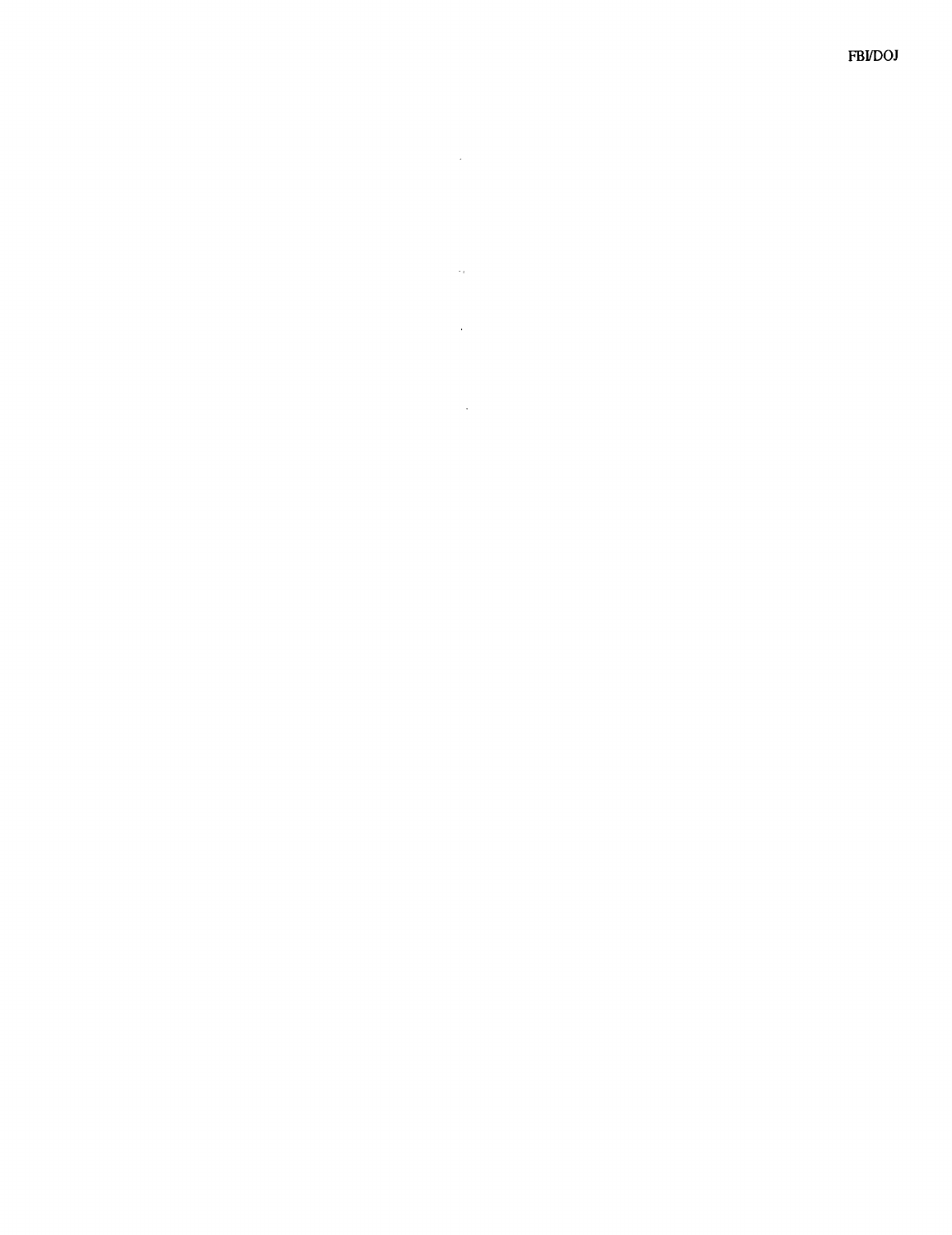#### FEDERAL BUREAU OF INVESTIGATION

#### FOIPA

DELETED PAGE INFORMATION SHEET

 $\mathcal{N}$ 

Serial Description ~ COVER SHEET

- Total Deleted Page(s)  $\sim$  95
- Page  $12 b2$ ,  $b7E$
- Page  $15 b2$ ,  $b7E$
- Page  $16 b2$ , b7E
- Page 17 b2, b7E
- Page  $18 b2$ ,  $b7E$
- Page  $19 b2$ ,  $b7E$
- Page  $20 b2$ , b7E
- Page  $21 b2$ , b7E
- Page 22 b2, b7E
- Page 23 b2, b7E
- Page 24 b2, b7E
- Page  $25 b2$ , b7E
- Page  $26 \sim b2$ ,  $b7E$
- Page 27 b2, b7E
- Page  $28 \sim b2$ ,  $b7E$
- Page  $29 \sim b2$ ,  $b7E$
- Page  $30 b2$ ,  $b7E$
- Page  $31 b2$ , b7E
- Page  $32 \sim b2$ ,  $b7E$
- Page  $33 \sim b2$ ,  $b7E$
- Page  $34 \sim b2$ ,  $b7E$
- Page  $35 \sim b2$ ,  $b7E$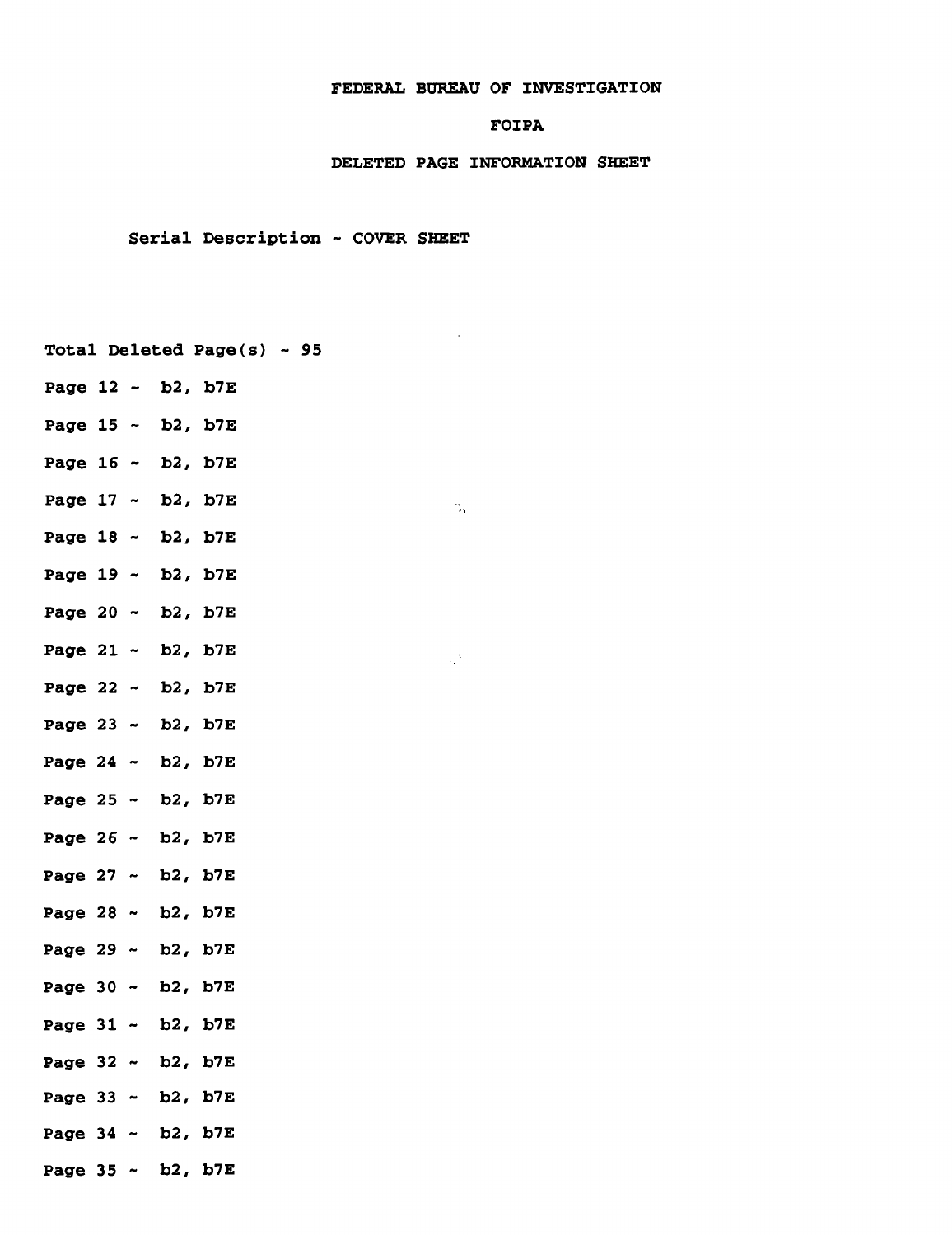| Page    | 58 | $\rightarrow$         | b2,        | b7E        |
|---------|----|-----------------------|------------|------------|
| Page    | 59 | $\ddot{\phantom{0}}$  | Ъ2,        | b7E        |
| Page 60 |    | $\tilde{\phantom{a}}$ | b2,        | b7E        |
| Page 61 |    |                       | Ъ2,        | b7E        |
| Page 62 |    |                       | b2,        | b7E        |
| Page 63 |    |                       | <b>b2,</b> | b7E        |
| Page 64 |    |                       | b2,        | b7E        |
| Page 65 |    |                       | b2,        | <b>b7E</b> |
| Page 66 |    | $\ddot{ }$            | b2,        | b7E        |
| Page 67 |    |                       | b2,        | b7E        |
| Page 68 |    |                       | b2,        | b7E        |
| Page 69 |    |                       | b2,        | b7E        |
| Page    | 70 | $\rightarrow$         | b2,        | b7E        |
| Page    | 71 | $\ddot{\phantom{0}}$  | b2,        | b7E        |
| Page    | 72 |                       | b2,        | b7E        |
| Page    | 73 |                       | b2,        | b7E        |
| Page    | 74 | $\rightarrow$         | b2,        | b7E        |
| Page    | 75 |                       | b2,        | <b>b7E</b> |
| Page    | 76 |                       | Ъ2,        | b7E        |
| Page    | 77 |                       | <b>b2,</b> | <b>b7E</b> |
| Page    | 78 |                       | b2,        | b7E        |
| Page    | 79 |                       | b2,        | b7E        |

 $\mathcal{L}^{\text{max}}_{\text{max}}$  and  $\mathcal{L}^{\text{max}}_{\text{max}}$ 

Page 80 ~ b2, b7E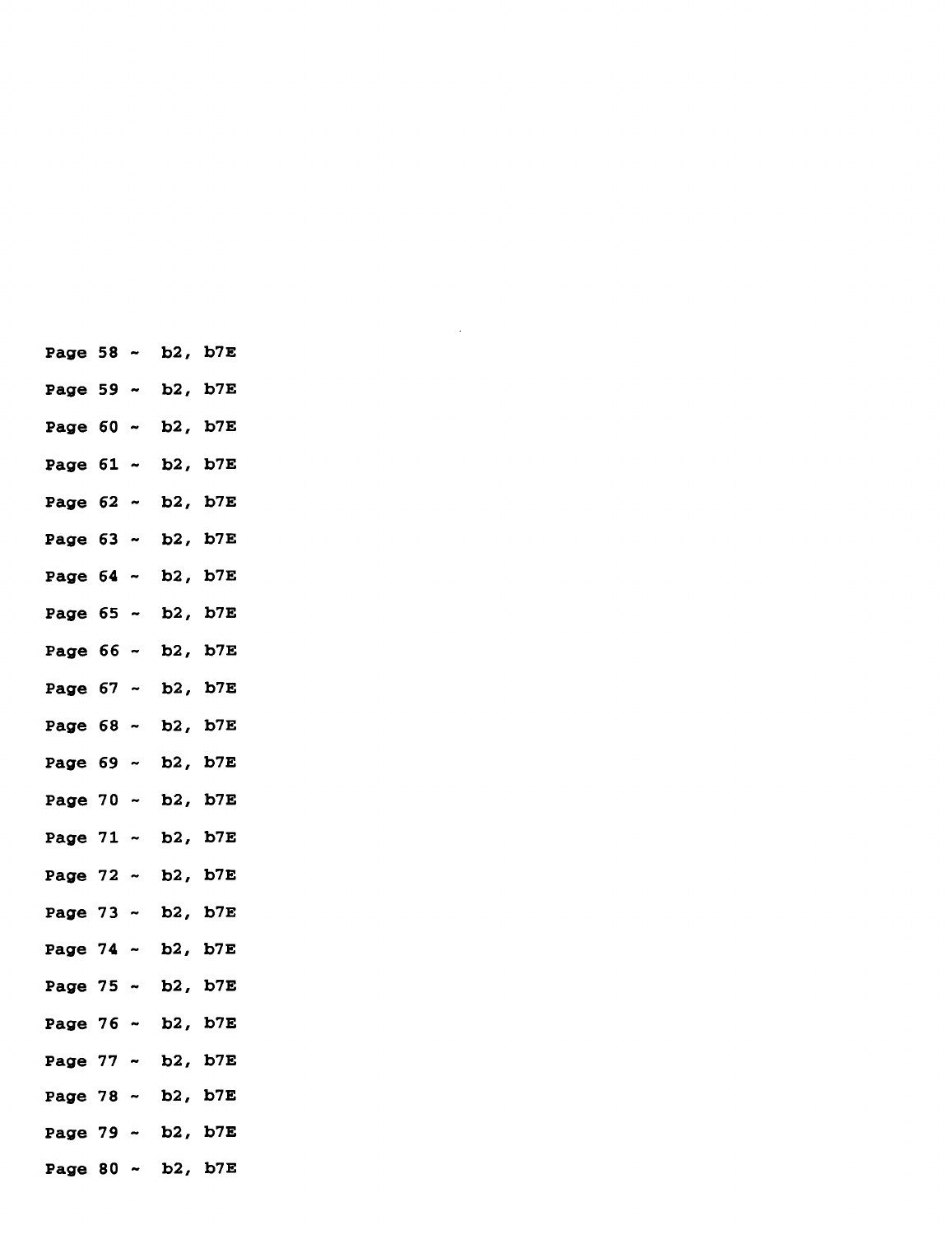Page 102 ~ b2, b7E Page 103 ~ b2, b7E Page  $104 - b2$ , b7E Page 105 ~ b2, b7E Page 106 ~ b2, b7E Page 107 ~ b2, b7E Page 108 ~ b2, b7E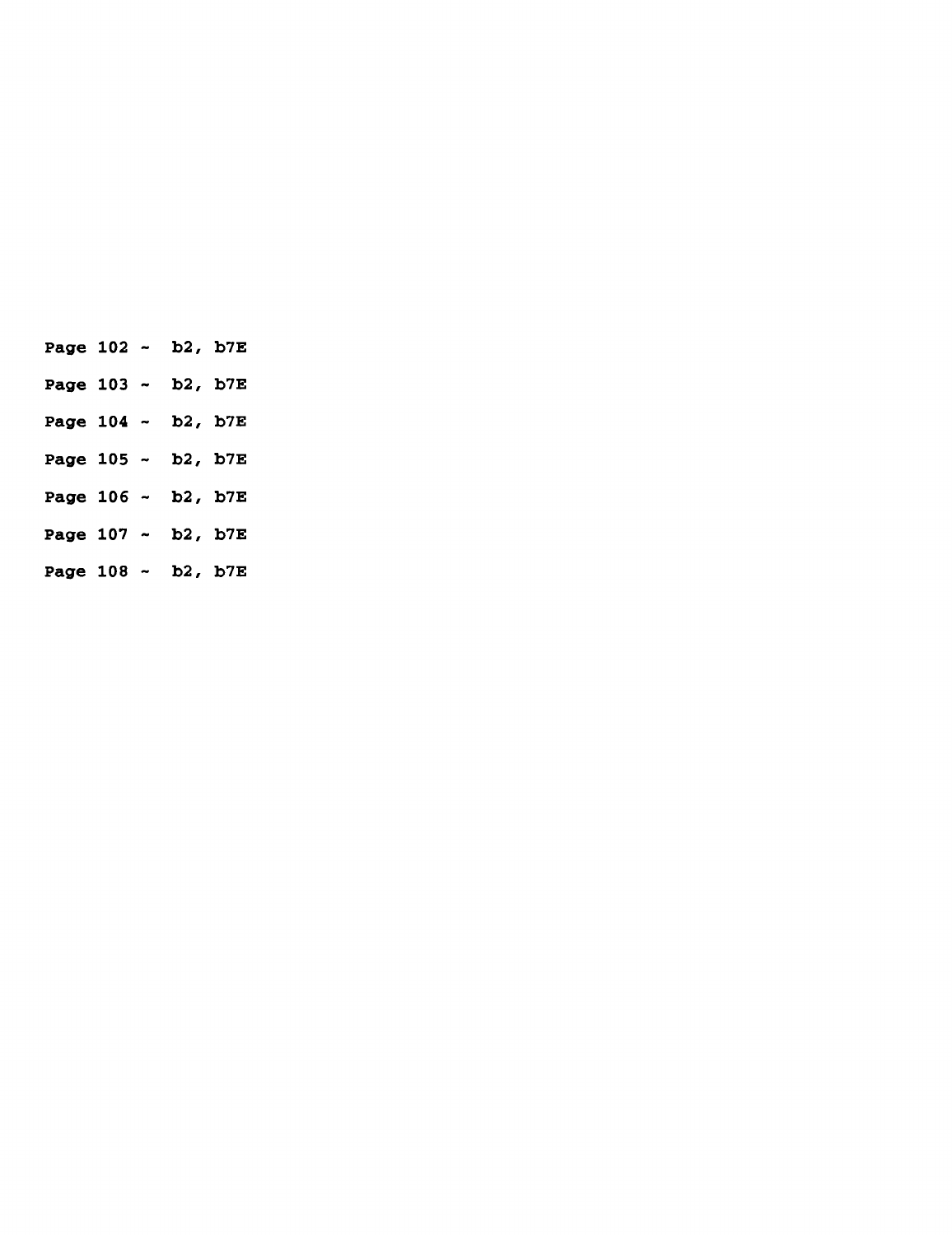ALL INFORMATION CONTAINED HEREIN IS UNCLASSIfIED DATE 06-06-2008 BY UC 60324/B

### **STOOL PIGEON OR LOYAL CITIZEN? PART II**

**(Not for Dissemination Outside the Bureau)** 

**June, 1955** 

 $\sim 3.22$ 

**Federal Bureau of Investigation United States Department of Justice** John Edgar Hoover, Director

## **55 0196**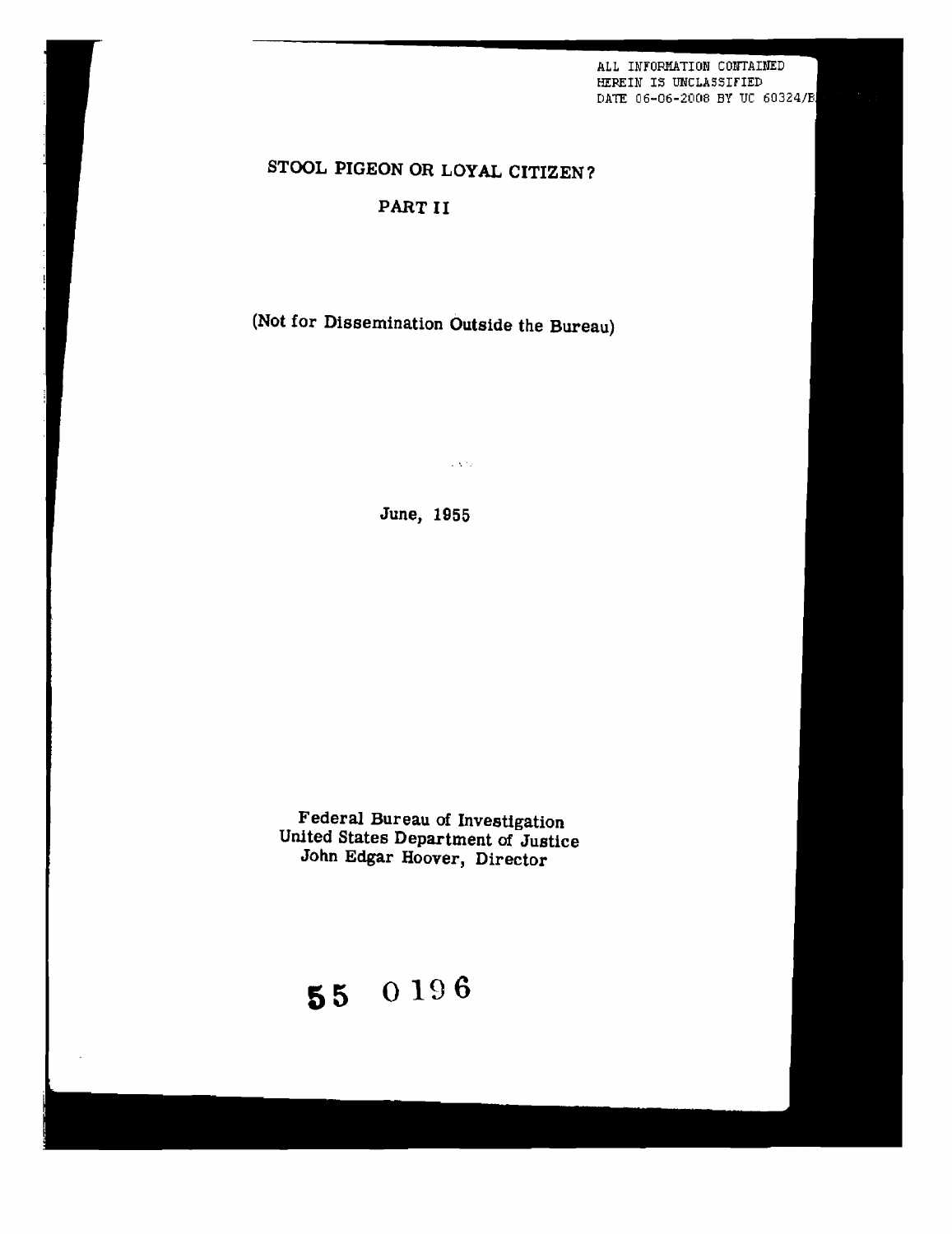#### TABLE OF CONTENTS

 $\hat{\mathbf{v}}$ 

 $\ddot{\phantom{a}}$ 

... '~

| INTRODUCTION $\ldots \ldots \ldots \ldots \ldots$ | Page                              |
|---------------------------------------------------|-----------------------------------|
| SUMMARY AND CONCLUSIONS.                          | iv<br>iv<br>iv                    |
|                                                   | ı                                 |
|                                                   | 1                                 |
| CASE EXAMPLES--SUCCESSFUL AND UNSUCCESSFUL        | $\overline{\mathbf{2}}$<br>2<br>3 |
|                                                   | В                                 |
|                                                   | 8                                 |
| CLEAN BREAK FROM THE PARTY                        | 9                                 |
| COMPARISONS                                       | 10                                |
|                                                   | 10                                |
| COMMUNIST PARTY MEMBER--AN INFORMANT              | 12                                |
| COMMUNIST PRESS                                   | 12                                |
| CONGRESSIONAL COMMITTEES                          | 13                                |
| CONFIDENCE IN THE FBI $\ldots$                    | 13                                |
|                                                   | 14                                |
| CRIME ANALOGIES                                   | 15                                |
| "CUSTOM-TAILORED" REBUTTALS,                      | 18                                |

 $\bar{t}$  $\overline{\phantom{a}}$ 

 $\frac{1}{2}$  $\overline{1}$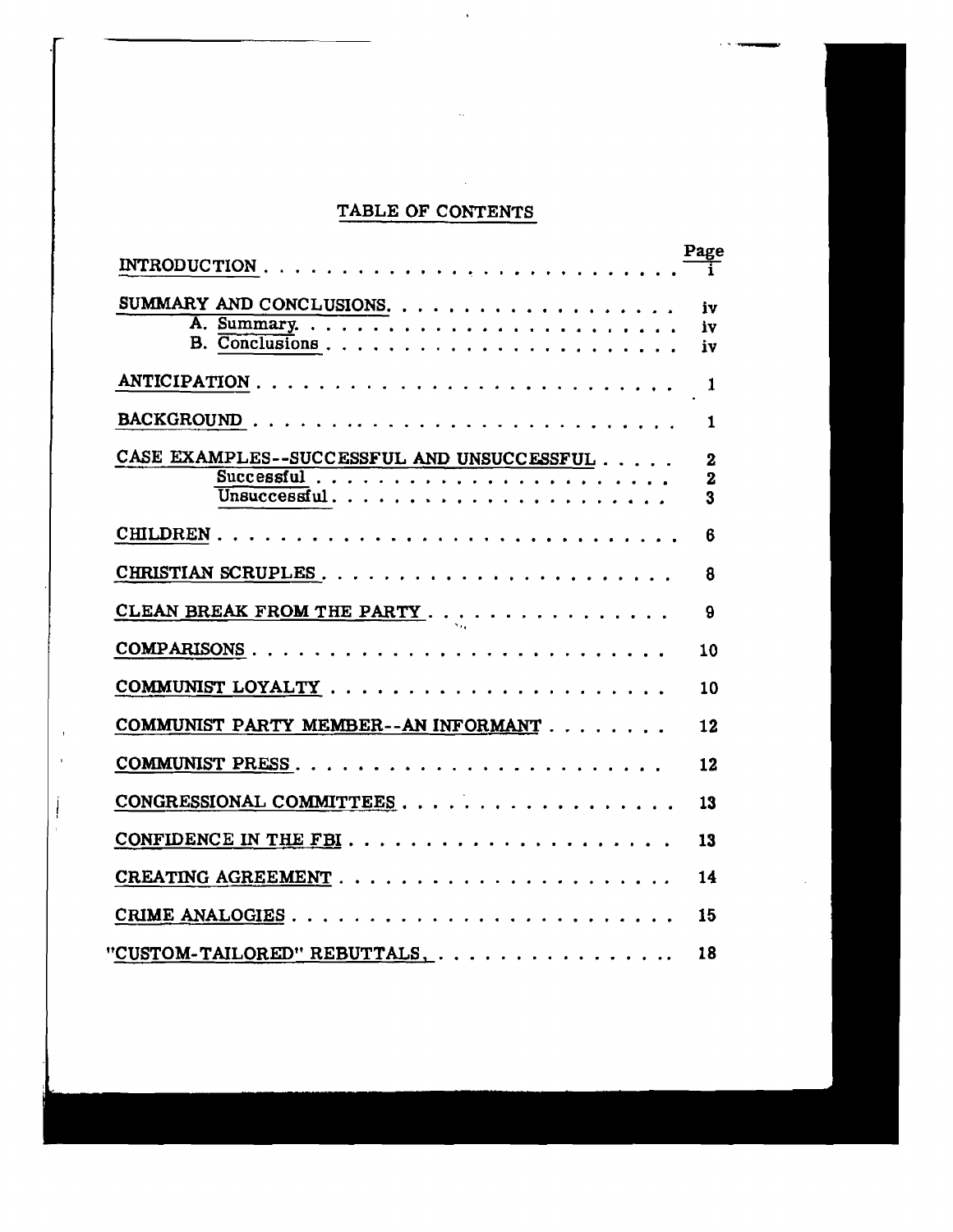| DAILY WORKER                                       | 19 |
|----------------------------------------------------|----|
| DEFECTION AND DEFECTEES                            | 20 |
|                                                    | 25 |
| DEVIATIONISM                                       | 26 |
|                                                    | 26 |
| DISAFFILIATION AND CONTRADICTION                   | 27 |
| DISILLUSIONMENT                                    | 28 |
|                                                    | 31 |
| $EMOTION$                                          | 32 |
| ENEMY INVASION AND COMMUNISM                       | 32 |
| EQUALITY                                           | 33 |
| EVERY PERSON HAS SOMETHING OF VALUE TO CONTRIBUTE. | 34 |
| EVIL AND THE RESPONSIBLE CITIZEN                   | 36 |
| EXAMPLES OF COMMUNIST INFORMANTS                   | 36 |
| FBI--PROFESSIONAL                                  | 37 |
| FBI--AN INTELLIGENCE ORGANIZATION                  | 37 |
|                                                    | 38 |
|                                                    | 39 |
| FEAR OF SELF INCRIMINATION                         | 39 |
| FIRE AND FIRE DEPARTMENTS                          | 40 |

 $\label{eq:2.1} \frac{1}{2} \int_{\mathbb{R}^3} \frac{1}{\sqrt{2}} \, \frac{1}{\sqrt{2}} \, \frac{1}{\sqrt{2}} \, \frac{1}{\sqrt{2}} \, \frac{1}{\sqrt{2}} \, \frac{1}{\sqrt{2}} \, \frac{1}{\sqrt{2}} \, \frac{1}{\sqrt{2}} \, \frac{1}{\sqrt{2}} \, \frac{1}{\sqrt{2}} \, \frac{1}{\sqrt{2}} \, \frac{1}{\sqrt{2}} \, \frac{1}{\sqrt{2}} \, \frac{1}{\sqrt{2}} \, \frac{1}{\sqrt{2}} \, \frac{1}{\sqrt{2}} \,$ 

 $\hat{L}^{\prime}$ 

 $\hat{\boldsymbol{\theta}}$  $\hat{\tau}$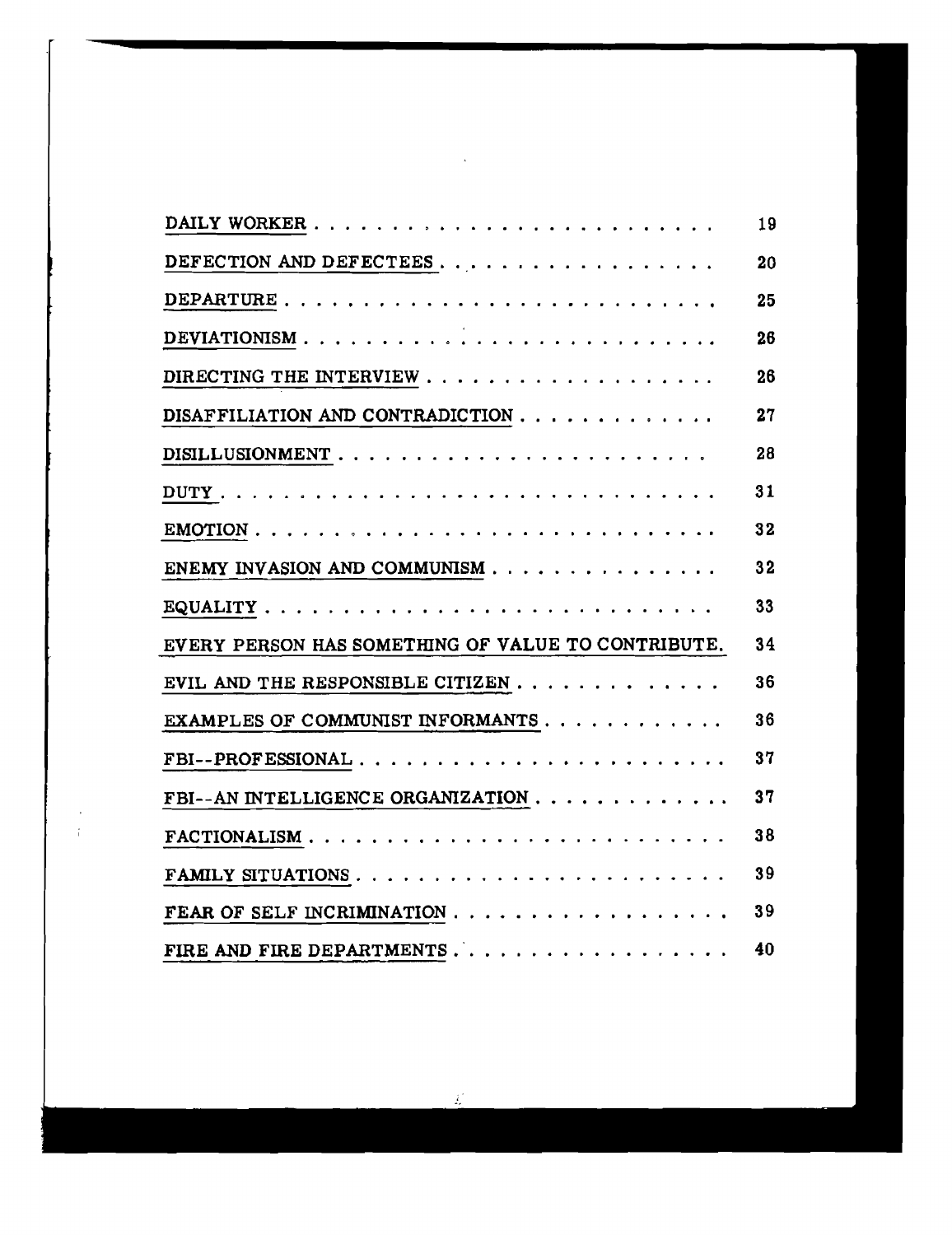|                                             | 41 |
|---------------------------------------------|----|
| FOR OR AGAINST THE GOVERNMENT               | 41 |
|                                             | 42 |
|                                             | 42 |
|                                             | 43 |
| "HARMLESS" COMMUNISTS AND SELF-PRESERVATION | 44 |
|                                             | 45 |
| HISTORICAL REFERENCES TO INFORMANTS         | 49 |
|                                             | 50 |
| ILLEGALITIES OF THE COMMUNIST PARTY, USA    | 51 |
| INFORMANTS IN SOVIET RUSSIA                 | 52 |
|                                             | 53 |
|                                             | 53 |
| LAW ENFORCEMENT AND THE DEFECTOR            | 55 |
| LAWS WHICH PLEASE AND DISPLEASE             | 56 |
|                                             | 57 |
| LINGERING LOYALTY TO THE PARTY              | 59 |
| LITERATURE                                  | 60 |
|                                             | 60 |
| LOYALTY AND UNIONISM                        | 61 |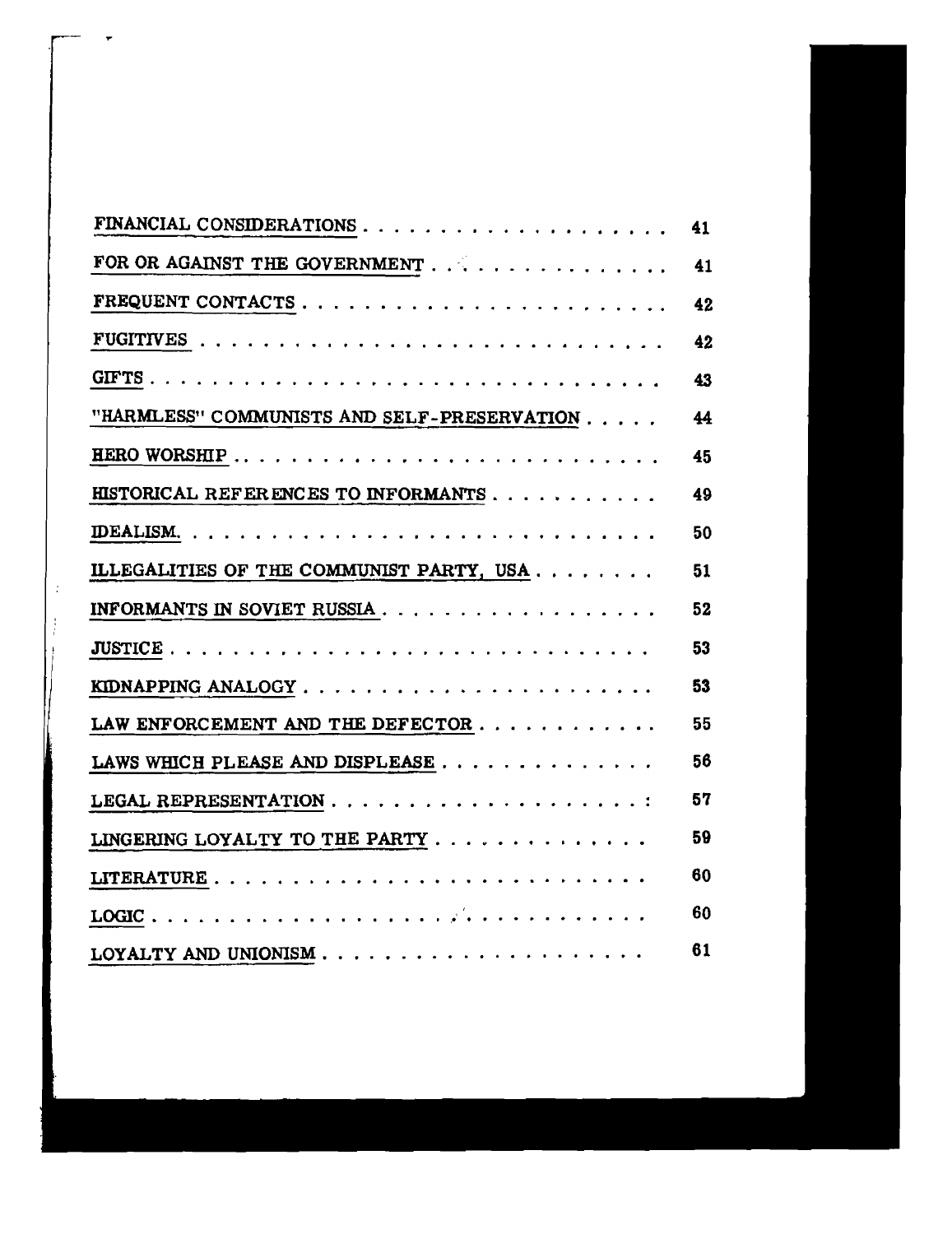| <b>MEETING NEEDS</b><br>62                  |
|---------------------------------------------|
| <b>MINIMIZING</b><br>63                     |
| <b>MUTUAL FRIENDS</b><br>64                 |
| NAZIS AND FASCISTS<br>64                    |
| OLD ASSOCIATES AND FRIENDS<br>65            |
| ON THE RECORD<br>.67                        |
| <b>PATRIOTISM</b><br>. 67                   |
| PERSEVERANCE, HONESTY, FORTHRIGHTNESS<br>68 |
| PERSONALITY CONSIDERATIONS.<br>. 69         |
| .69<br>PERSONALIZING THE INTERVIEW.         |
| 70<br>PRESIDENTIAL ORDERS                   |
| 70<br>PRESS--DEMOCRATIC VS. COMMUNISTIC     |
| 72<br>PROOF OF LOYALTY                      |
| 73<br><b>QUOTATIONS</b>                     |
| 73<br><b>RELIGION</b>                       |
| 73<br>REPORTING FACTS FOR GOOD REASONS      |
| 77<br>REPORTING TO THE COMMUNIST PARTY, USA |
| 78<br>ROOT OF LOYALTY                       |
| 78<br><b>SALESMANSHIP</b>                   |
| 79<br>SELF-PRESERVATION                     |

 $\frac{1}{\sqrt{2}}$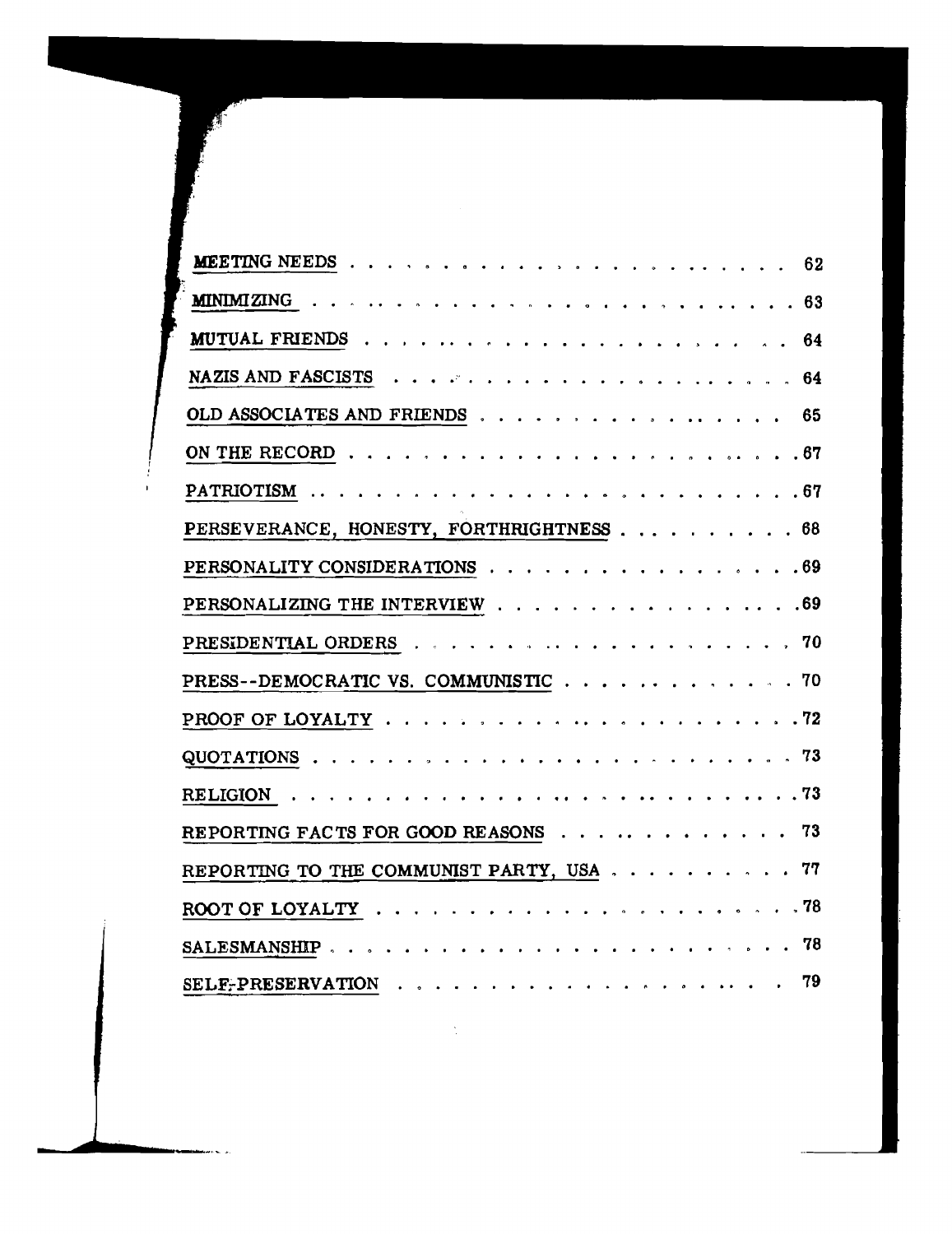| SHIFTING THE BURDEN OF DEFENSE               | 79 |
|----------------------------------------------|----|
|                                              | 81 |
|                                              | 82 |
|                                              | 82 |
| SURFACE AND SUBSURFACE INVESTIGATIONS        | 83 |
| SYMPATHY AND UNDERSTANDING,                  | 83 |
|                                              | 84 |
| TEST OF LOYALTY                              | 84 |
| TROTSKYISM AND COMMUNIST INFILTRATION        | 85 |
|                                              | 85 |
|                                              | 86 |
|                                              | 87 |
| VERIFICATION OF FACTS KNOWN                  | 87 |
| VICTIMS VS. PROFESSIONAL REVOLUTIONARIES     | 88 |
| VIOLENCE AND PEACE, ILLEGALITY AND LEGALITY, | 89 |
| VOLUNTARY INFORMANTS                         | 91 |
|                                              | 91 |
|                                              | 92 |
|                                              |    |

 $\mathcal{L}^{\mathcal{L}}(\mathcal{L}^{\mathcal{L}})$  and  $\mathcal{L}^{\mathcal{L}}(\mathcal{L}^{\mathcal{L}})$  and  $\mathcal{L}^{\mathcal{L}}(\mathcal{L}^{\mathcal{L}})$ 

 $\frac{1}{2} \alpha_{\rm{eff}}$  $\hat{\theta}$ 

 $\label{eq:2.1} \mathcal{L}_{\mathcal{A}}(x) = \mathcal{L}_{\mathcal{A}}(x) \mathcal{L}_{\mathcal{A}}(x) \mathcal{L}_{\mathcal{A}}(x)$ 

 $\label{eq:2} \mathcal{L} = \mathcal{L} \left( \mathcal{L} \right) \left( \mathcal{L} \right) \left( \mathcal{L} \right) \left( \mathcal{L} \right)$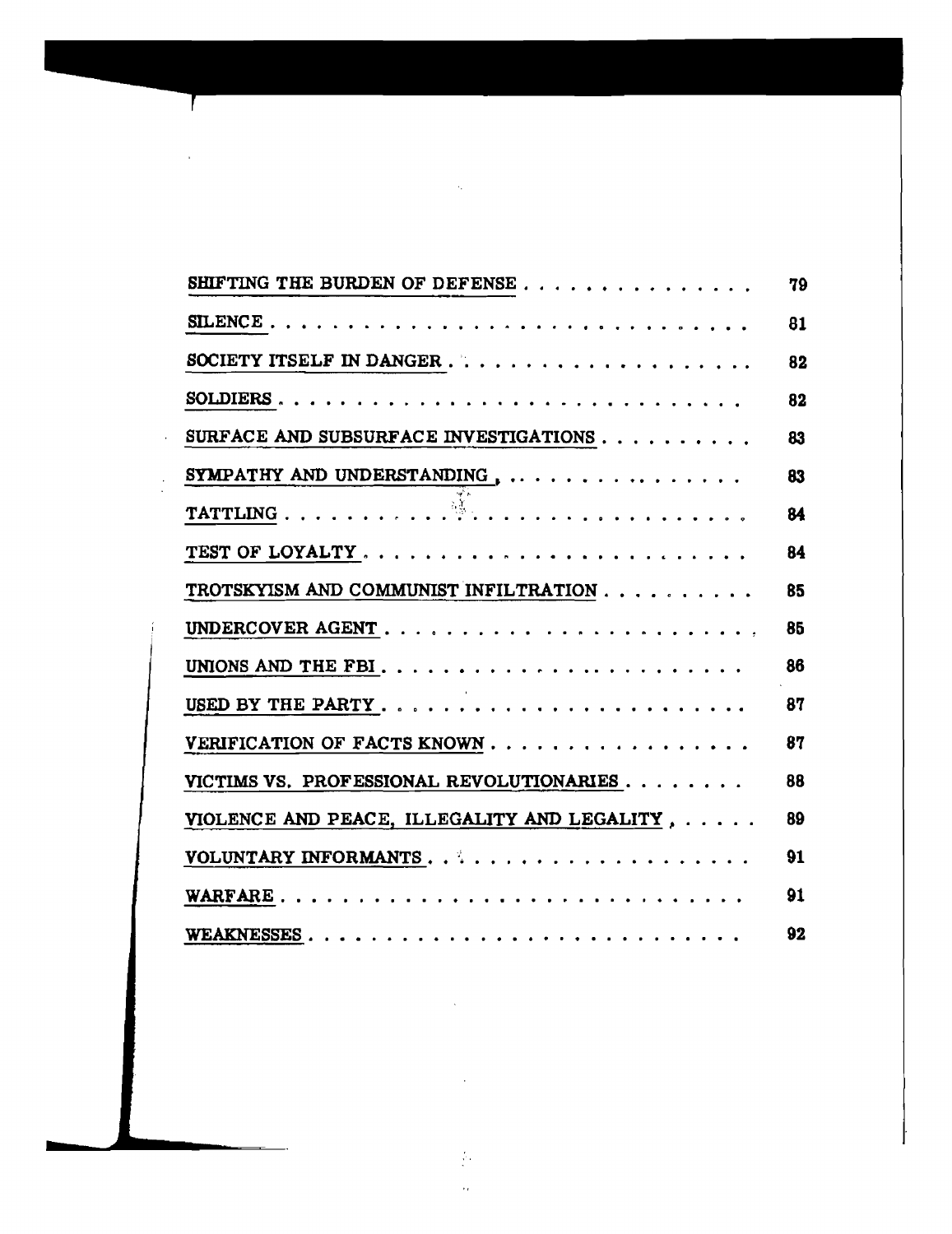|                          | 93 |
|--------------------------|----|
|                          | 94 |
| WHO SAYS "STOOL PIGEON"? | 94 |
|                          | 95 |
|                          | 96 |
|                          | 96 |
|                          | 97 |

k,

 $\frac{1}{2}$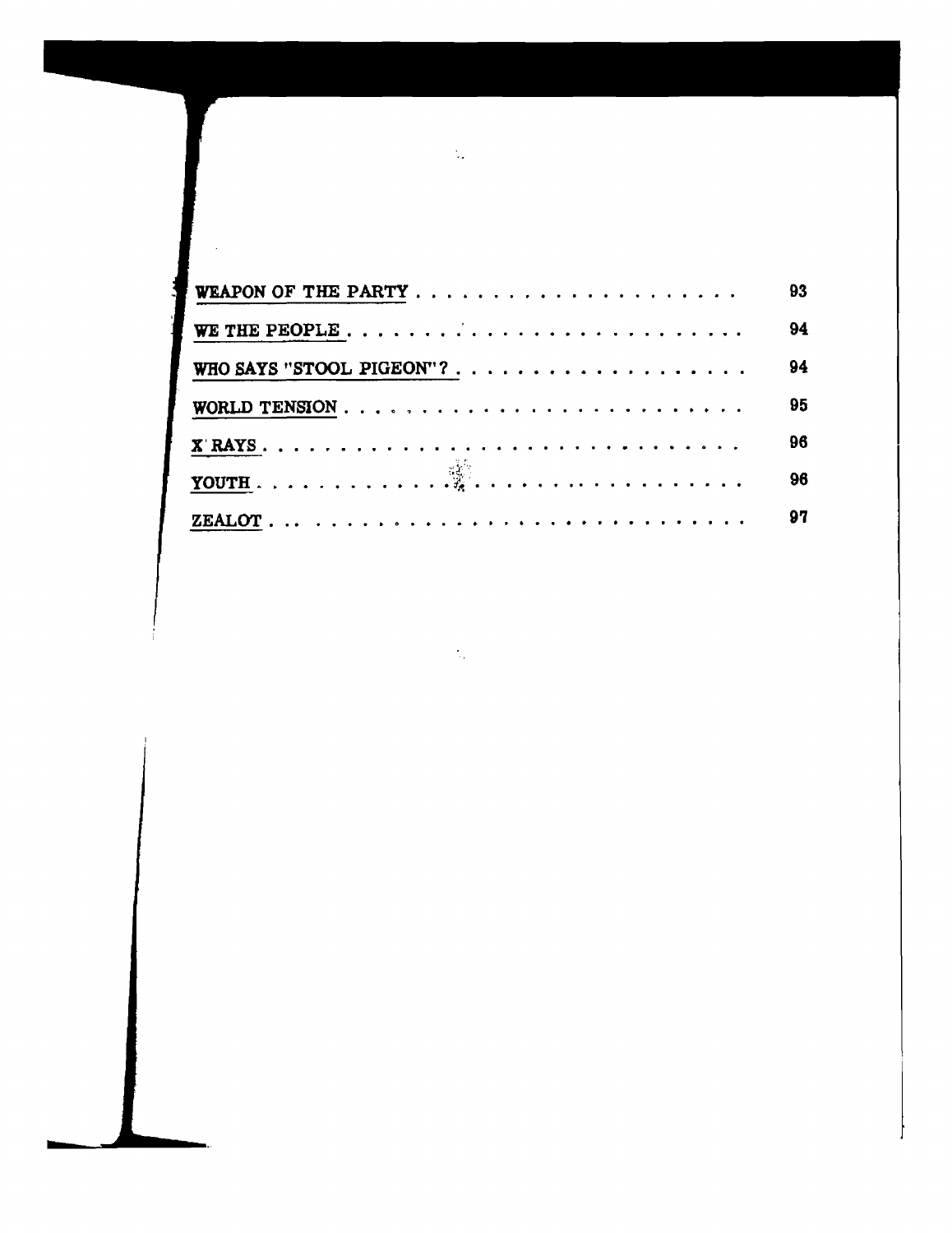#### INTRODUCTION

The monograph stool Pigeon or Loyal Citizen? was sent to **181d offices with SAC Letter No. 81, Series 1952, dated August 22,** 62. A great many favorable comments were received from the Agent **parsonnel about the usefulness of this study. Requests were made** repeatedly for a supplemental monograph on this subject.

It was decided to experiment and draw the material for a second monograph almost exclusively from the actual experiences of our Agent personnel over an adequate period of time. This has been done and the results are set forth in the following pages.

This second study has been written and prepared differently from the first. The experiences of our Agent personnel, gathered during many and varied types of interviews, are set forth exactly as they have been reported. Every effort has been made to preserve the integrity of the Agent's experience and thought, even to the point of using the same wording or phraseology where possible.

Why was this done? It was done in order that our Agents may know what they are saying, how they are reasoning and what approaches are being made to overcome the "stool pigeon" objection in their efforts to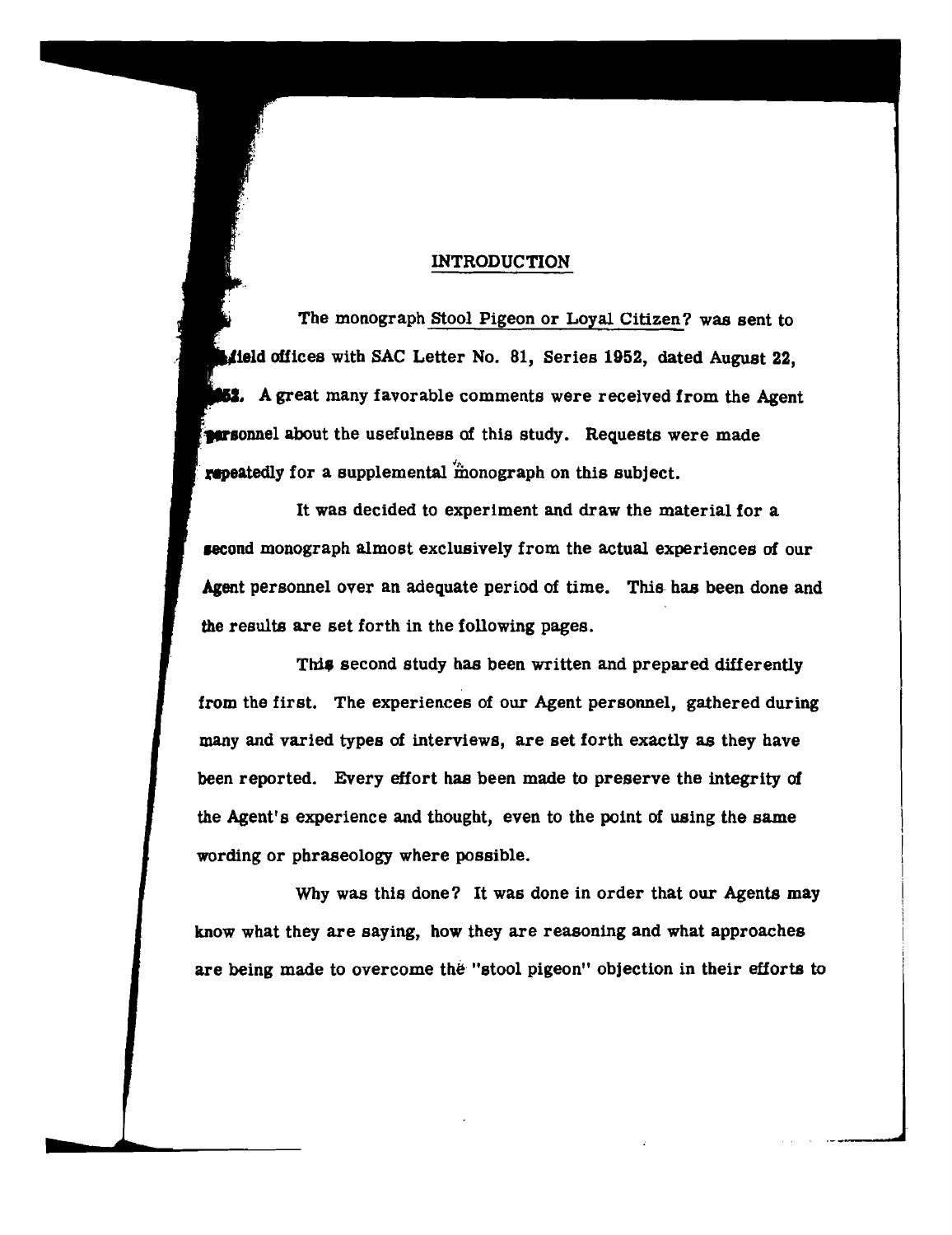develop security informants. It was done in order that Agents may see both the good and the bad, the weak and the strong elements in their thinking. It was done so that Agents can share and pool all their thoughts and methods on this subject, thereby learning from one another and enriching their knowledge in a manner not otherwise possible. Lastly, it was done this way so that Agents can either criticize or approve of their own thoughts and procedures. This is not Seat of Government thinking. It is the Agents' thinking. Therefore, it is apropos to ask: "Are Agents satisfied or dissatisfied with the quality of their own thought and experiences? Do they like or dislike them? Do they represent the best that Agents can do or can they do much better?" These are basic questions which only Agents themselves can answer during the course of their daily work.

On studying this work, Agents will receive many diverse ideas, fresh viewpoints, and unique procedures for overcoming the "stool pigeon" objection. They will also observe certain weak approaches which have been used and should be avoided in the future or modified so as to be more impressive.

On studying this work, Agents will observe from time to time a certain overlapping of ideas and procedures. However, at the same time

- it

'.,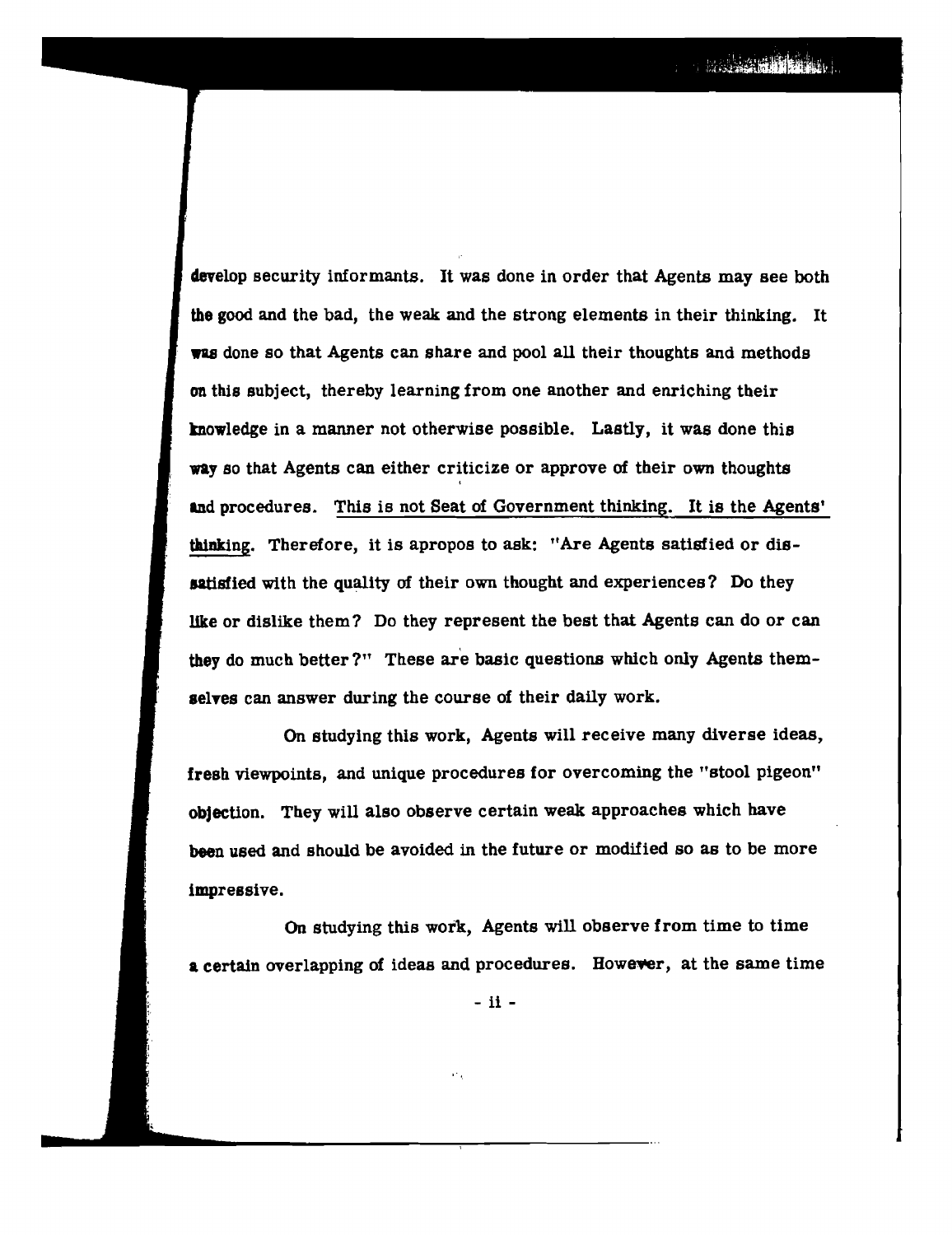they will note a certain variance, either in the wording or the approach. This overlapping has been allowed first, because of the wish to present the experiences of different Agents as they actually occurred and second, because the variance, slight though it may be in some instances. is sufficient to stimulate fresh thoughts and unique procedures.

The arrangement of the material is alphabetical which gives the study more practical value as a reference work. It is the consensus of all Agents that the "stool pigeon" objection is one of the most difficult, if not the most difficult objection, to overcome in the development of a security informant. It is hoped that this study will not only help somewhat to resolve this difficulty, but that it will stimulate and induce our Agents to do some original thinking and engage in new approaches as well as refine and perfect old ideas and procedures in this particular orbit of our work. When this is done and good results are forthcoming, all Agents should report in a separate memorandum their successful thoughts and practices to the Bureau, marked to the attention of the Central Research Section. When a sufficient number of them have;been received, another supplement to this study can be issued, setting forth the ever-growing, broader, varied and more effective approaches of our Agents for consideration and use throughout the field.  $-$  iii  $-$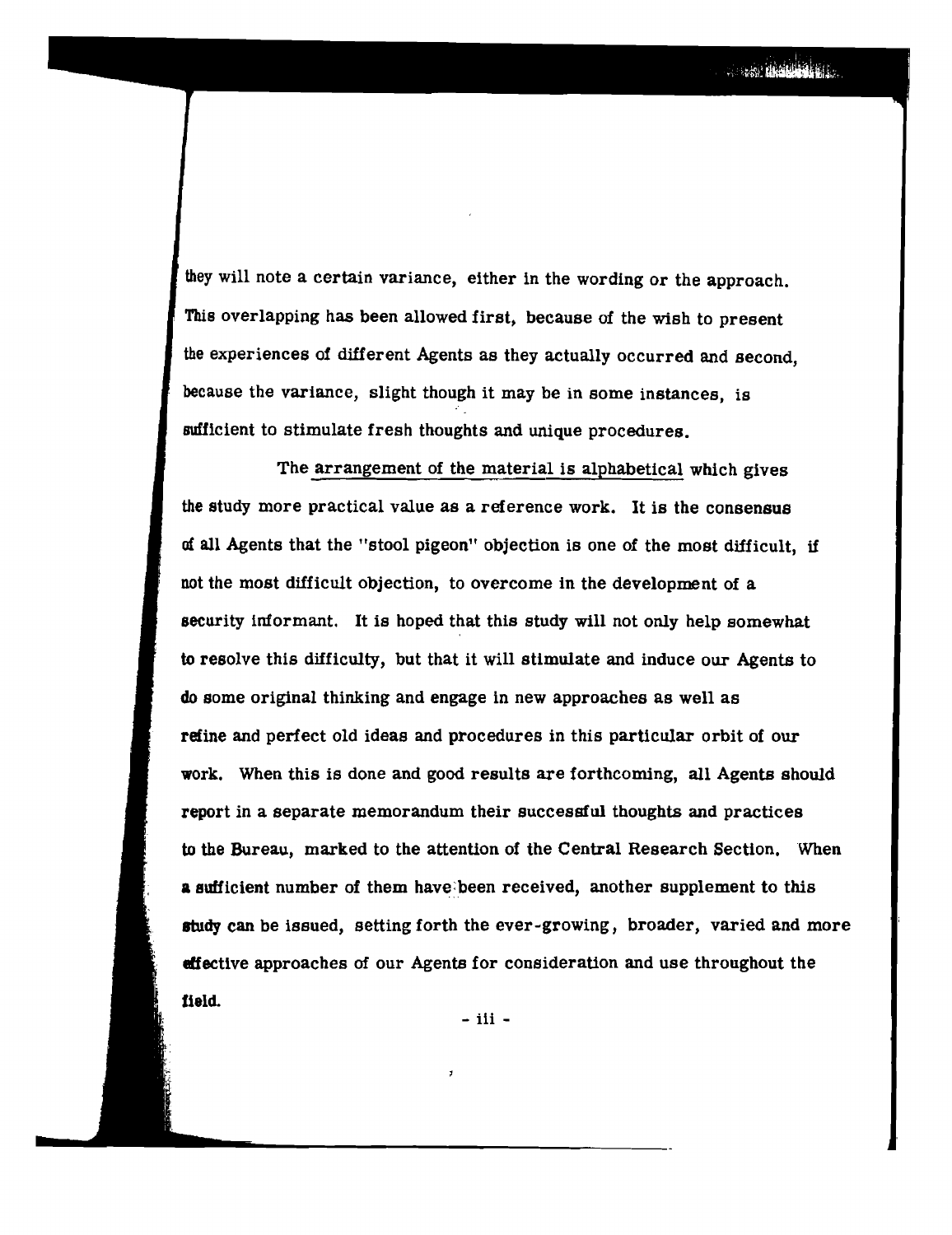#### SUMMARY AND CONCLUSIONS

#### A. Summary

This study sets forth the actual thoughts, experiences and procedures used by our Agent personnel to overcome the "stool pigeon" objection in the development of security informants. There are as many different approaches to the subject as there are Agents. Yet, certain common ideas and practices occur independent of each other and similar and even identical elements are to be found in the numerous approaches made. Therefore, it has been possible to compress the accumulated experiences of all Agents reporting into one hundred headings running from A to Z.

#### B. Conclusions

1. The "stool pigeon" objection is one of the most difficult obstacles for Agents to overcome in developing a security informant. This is true, irrespective of whether the objection is sincerely or insincerely made.



 $-$  iv  $-$ 

 $\mathbb{P}^{\ell}$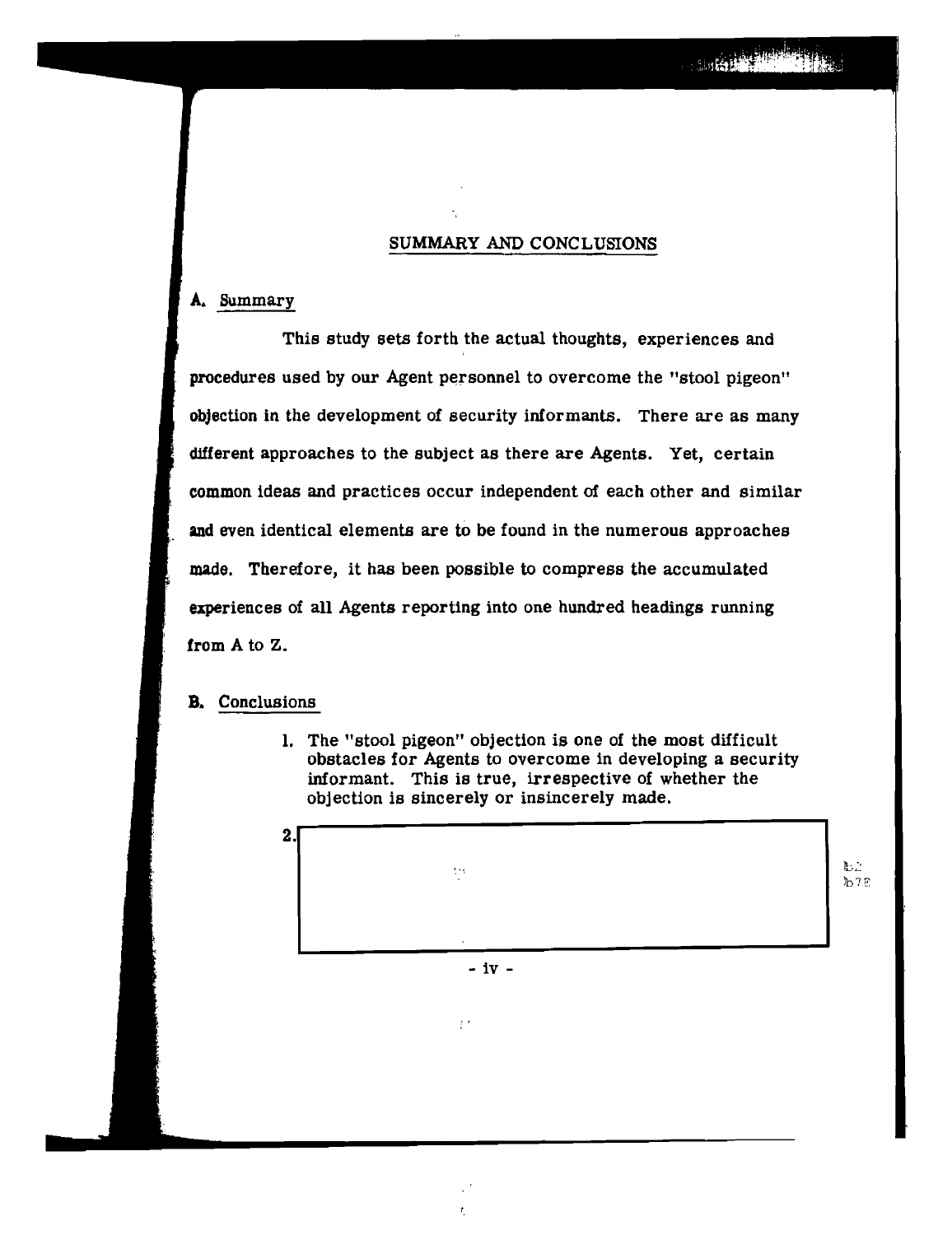#### **ANTICIPATION**

#### BACKGROUND

In their efforts to overcome the objection of "stool pigeon" raised by the potential informants, Agents have come to realize more and more the tremendous imporlance of the backgrounds possessed by these persons and the Agents' thorough knowledge of it plus a sympathetic understanding.

 $\frac{1}{2}$ 

For example, it is pointed out on perfectly solid grounds that overcoming the objection of "stool pigeon" coming from a person who is middleaged with wide experience (some of which may relate to different phases of law enforcement) is a much different task than overcoming the same objection

 $h2$ b7E

**Missilian**